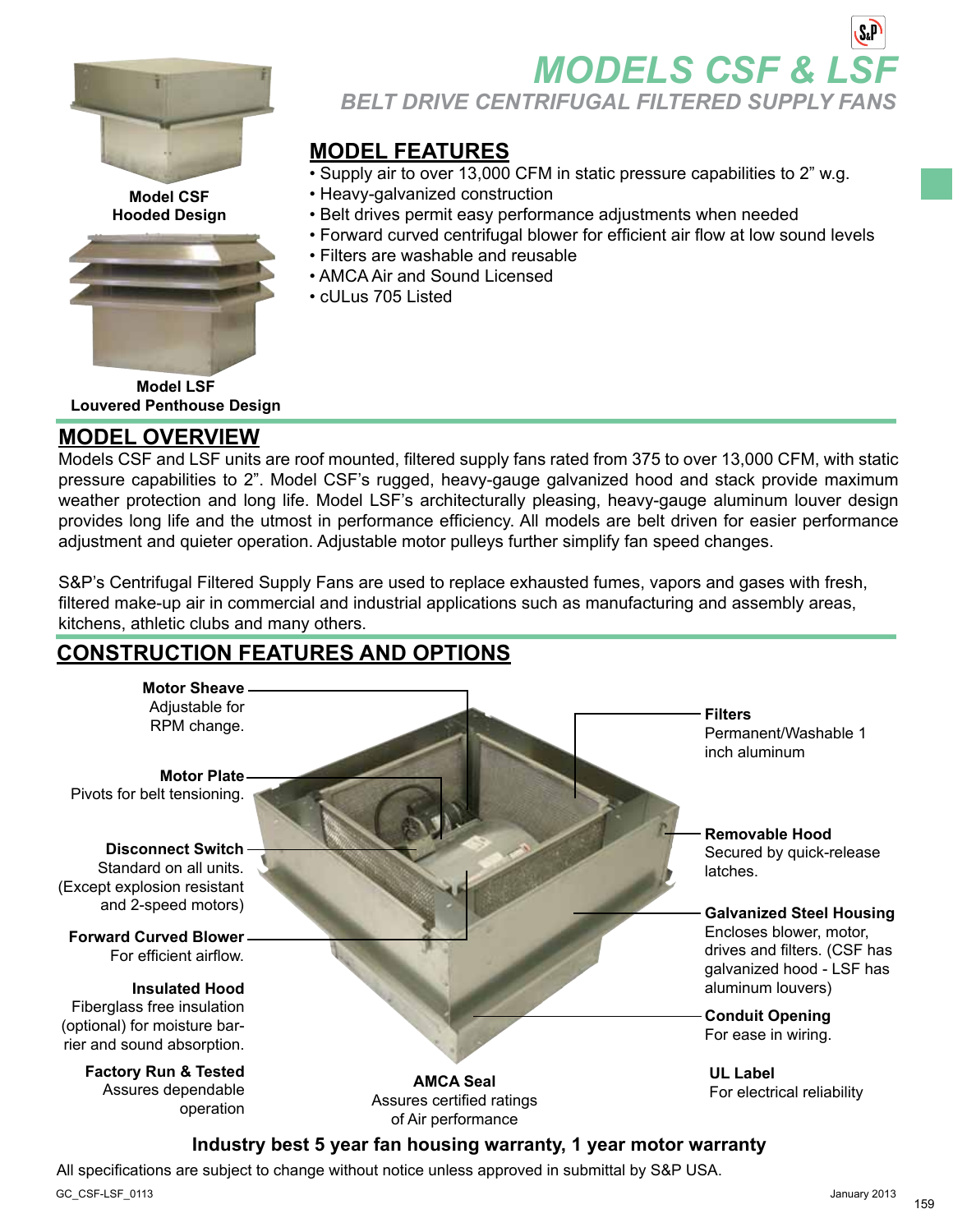

## **Construction/Specification Checklist**

#### **Blower/Housing**

- Statically and dynamically balanced forward curved wheel.
- 12-gauge galvanized steel blower plate/discharge opening.
- Heavy-gauge galvanized steel housing.
- Prepunched mounting holes.
- Conduit opening for wiring from below unit.

#### **Hooded/Louvered Top**

- Heavy-gauge aluminum louvered design. (LSF)
- Heavy-gauge galvanized steel hood. (CSF)
- Quick-release latches for removal from housing.
- Insulated for sound absorption and moisture barrier.
- Oversized for weather protection.
- 1" washable aluminum mesh filters.
- Mitered cut and welded corners. (LSF)

#### **Drives**

- Adjustable motor pulleys are standard.
- Sized for minimum 150% of drive horsepower.
- Pivoting motor plate for belt tensioning.
- Non-static oil resistant V-belts.

#### **Bearings**

- Five year warranty.
- Heavy-duty ball bearing type.
- Prelubricated and permanently sealed.

#### **Motors**

- One year warranty.
- Brands are nationally recognized and locally serviced.
- Open drip-proof construction is standard.
- Disconnect switch standard with single speed drip-proof and totally enclosed motors.
- Optional motor enclosures and types can be specified.

#### **Certifications**

- AMCA Air Licensed.
- cULus Standard 705 Listed Power Roof Ventilator label assures electrical reliability.
- cULus label must be specified when needed.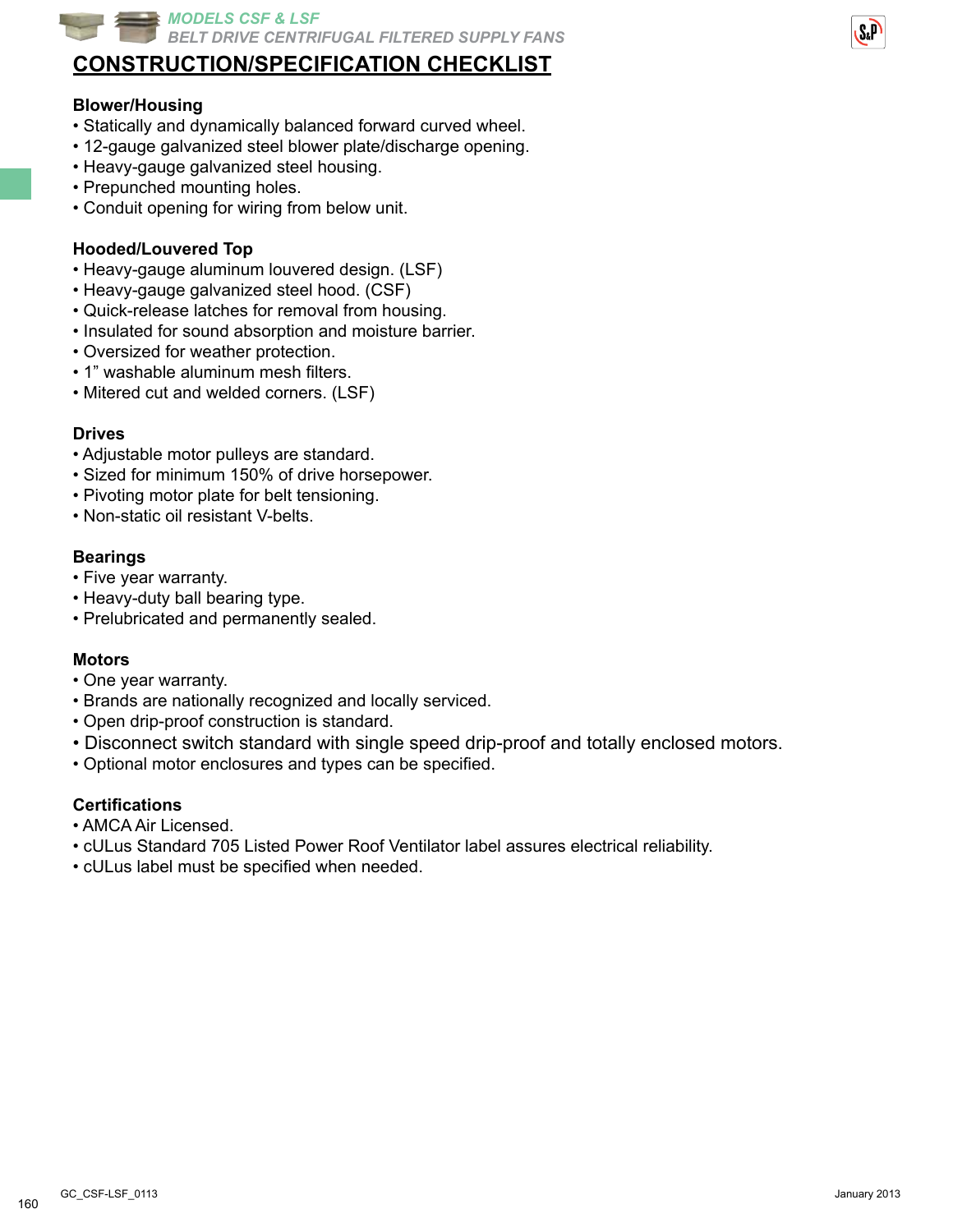161

# **Options/Accessories**

**Roof Curb:** Prefabricated heavy-gauge galvanized steel, welded construction, 12" high with 1-1/2" wood nailer. Options include burglar bars, single and double pitch construction, and additional curb heights.

**Motor Operated Damper:** Motor operated aluminum damper for positive closure against backdraft (counter balanced).

**Automatic Damper:** Automatic aluminum damper for ease in installation and effective backdraft protection (counter balanced).

**Duct Adaptor:** For ease in connecting discharge duct to fan outlet.

**Side Discharge:** For convenient connection to a supply duct when mounted on roof where the inside ceiling height is limited (CSF). Not available on CSF9.

**Special Coatings:** For protective and decorative purposes. Available coatings include: Epoxy, Synthetic Resin, and Heresite (air-dried phenolic). Contact your Soler & Palau representative or the factory for more information on available coatings and colors.



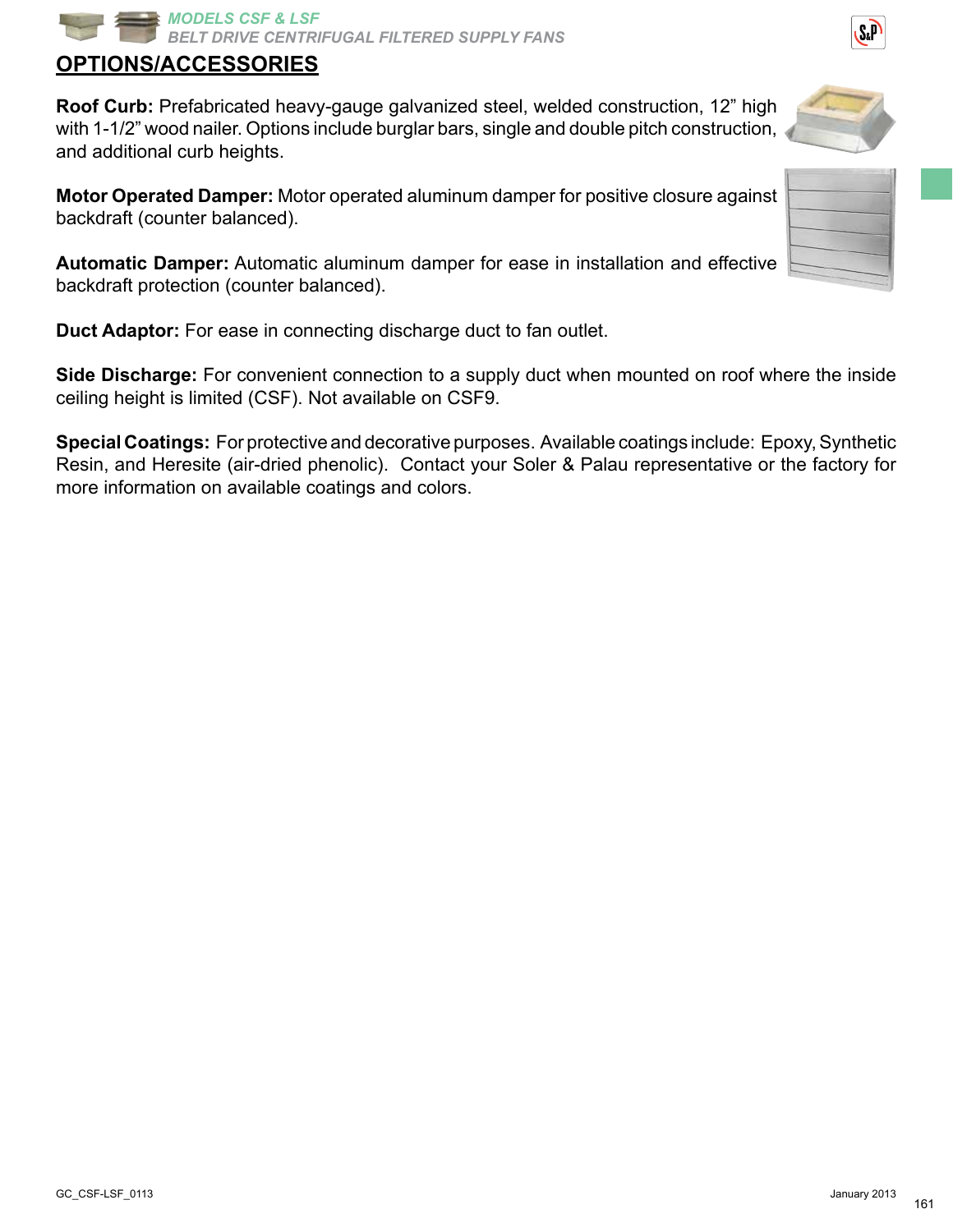## **CSF PERFORMANCE**

### **CSF 9**

| <b>MODEL</b> | <b>CFM</b> | $\overline{ov}$ |            |      |                          |                          |                          | Static Pressure in Inches w.g. |                          |                          |
|--------------|------------|-----------------|------------|------|--------------------------|--------------------------|--------------------------|--------------------------------|--------------------------|--------------------------|
| <b>CSF</b>   |            |                 |            | 1/8  | 1/4                      | 3/8                      | 1/2                      | 5/8                            | 3/4                      | 1                        |
|              |            |                 | <b>RPM</b> | 440  | ä,                       | ä,                       | ÷,                       | ä,                             | ä,                       | ä,                       |
|              | 475        | 540             | BHP        | 0.03 | $\overline{\phantom{0}}$ | $\overline{\phantom{a}}$ | $\overline{\phantom{0}}$ | ٠                              | $\overline{\phantom{a}}$ | ٠                        |
|              |            |                 | Sones      | 12.3 |                          | ä,                       | ٠                        | ÷,                             | ٠                        | ٠                        |
|              |            |                 | <b>RPM</b> | 445  |                          |                          |                          |                                |                          |                          |
|              | 575        | 653             | <b>BHP</b> | 0.04 |                          |                          |                          |                                |                          |                          |
|              |            |                 | Sones      | 12.3 | ä,                       |                          |                          | Ē,                             |                          |                          |
|              |            |                 | <b>RPM</b> | 461  | 622                      | $\overline{\phantom{m}}$ | ٠                        | $\overline{\phantom{a}}$       | ٠                        | $\overline{\phantom{m}}$ |
|              |            |                 |            |      |                          |                          |                          |                                |                          |                          |
|              | 675        | 767             | <b>BHP</b> | 0.05 | 0.09                     | ٠                        | ä,                       | ä,                             | ٠                        | ٠                        |
|              |            |                 | Sones      | 12.6 | 15.4                     | ä,                       |                          |                                | ä,                       |                          |
|              |            |                 | <b>RPM</b> | 485  | 625                      |                          |                          |                                |                          |                          |
|              | 775        | 881             | <b>BHP</b> | 0.07 | 0.1                      | ä,                       |                          | Ē,                             |                          |                          |
|              |            |                 | Sones      | 13.1 | 15.5                     |                          |                          | ٠                              | ٠                        |                          |
|              |            |                 | <b>RPM</b> | 512  | 637                      | 762                      | ٠                        | ٠                              | ٠                        | ٠                        |
|              | 875        | 994             | BHP        | 0.08 | 0.12                     | 0.18                     |                          |                                |                          |                          |
|              |            |                 | Sones      | 13.5 | 15.8                     | 18.2                     |                          |                                |                          |                          |
|              |            |                 | <b>RPM</b> | 544  | 656                      | 768                      | 880                      |                                |                          |                          |
|              |            |                 | <b>BHP</b> |      |                          |                          |                          |                                |                          |                          |
|              | 975        | 1108            |            | 0.11 | 0.15                     | 0.2                      | 0.26                     | ÷                              | ۰                        |                          |
|              |            |                 | Sones      | 13.9 | 16.3                     | 18.3                     | 21                       | ٠                              | ٠                        |                          |
|              |            |                 | <b>RPM</b> | 578  | 680                      | 781                      | 883                      | 984                            |                          |                          |
|              | 1075       | 1222            | BHP        | 0.13 | 0.18                     | 0.23                     | 0.29                     | 0.36                           |                          |                          |
|              |            |                 | Sones      | 14.3 | 16.9                     | 18.7                     | 21                       | 23                             | ä,                       |                          |
|              |            |                 | <b>RPM</b> | 613  | 706                      | 800                      | 892                      | 986                            |                          |                          |
|              | 1175       | 1335            | <b>BHP</b> | 0.17 | 0.21                     | 0.26                     | 0.33                     | 0.39                           |                          |                          |
|              |            |                 | Sones      | 14.9 | 17.6                     | 19.3                     | 21                       | 23                             |                          |                          |
|              |            |                 | <b>RPM</b> | 650  | 735                      | 823                      | 907                      | 993                            | 1079                     |                          |
|              | 1275       | 1449            | BHP        | 0.2  | 0.25                     | 0.31                     | 0.37                     | 0.44                           |                          |                          |
|              |            |                 |            |      |                          |                          |                          |                                | 0.51                     |                          |
|              |            |                 | Sones      | 15.8 | 18.2                     | 20                       | 22                       | 24                             | 25                       | ٠                        |
|              |            |                 | <b>RPM</b> | 687  | 768                      | 847                      | 927                      | 1006                           | 1086                     | 1244                     |
|              | 1375       | 1563            | <b>BHP</b> | 0.25 | 0.3                      | 0.35                     | 0.42                     | 0.49                           | 0.56                     | 0.73                     |
| 9            |            |                 | Sones      | 16.8 | 19.1                     | 21                       | 22                       | 24                             | 26                       | 30                       |
|              |            |                 | <b>RPM</b> | 726  | 801                      | 875                      | 951                      | 1023                           | 1097                     | 1247                     |
|              | 1475       | 1676            | BHP        | 0.29 | 0.35                     | 0.41                     | 0.47                     | 0.54                           | 0.62                     | 0.79                     |
|              |            |                 | Sones      | 17.8 | 19.8                     | 22                       | 23                       | 25                             | 26                       | 30                       |
|              |            |                 | <b>RPM</b> | 765  | 836                      | 905                      | 975                      | 1045                           | 1113                     | 1253                     |
|              | 1575       | 1790            | <b>BHP</b> | 0.35 | 0.41                     | 0.47                     | 0.54                     | 0.61                           | 0.68                     | 0.86                     |
|              |            |                 |            |      |                          |                          |                          |                                |                          |                          |
|              |            |                 | Sones      | 19.2 | 21                       | 23                       | 24                       | 25                             | 27                       | 30                       |
|              |            |                 | <b>RPM</b> | 804  | 872                      | 937                      | 1002                     | 1069                           | 1134                     | 1263                     |
|              | 1675       | 1903            | BHP        | 0.41 | 0.48                     | 0.54                     | 0.61                     | 0.68                           | 0.76                     | 0.93                     |
|              |            |                 | Sones      | 20   | 22                       | 24                       | 25                       | 26                             | 27                       | 31                       |
|              |            |                 | <b>RPM</b> | 844  | 908                      | 970                      | 1031                     | 1093                           | 1157                     | 1278                     |
|              | 1775       | 2017            | <b>BHP</b> | 0.48 | 0.55                     | 0.62                     | 0.69                     | 0.76                           | 0.84                     | 1.01                     |
|              |            |                 | Sones      | 22   | 23                       | 24                       | 26                       | 27                             | 28                       | 32                       |
|              |            |                 | <b>RPM</b> | 884  | 946                      | 1005                     | 1063                     | 1120                           | 1181                     | ۰                        |
|              | 1875       | 2131            | BHP        | 0.56 | 0.63                     | 0.7                      | 0.78                     | 0.85                           | 0.93                     | ٠                        |
|              |            |                 |            |      |                          |                          |                          |                                |                          |                          |
|              |            |                 | Sones      | 23   | 24                       | 26                       | 27                       | 28                             | 29                       |                          |
|              |            |                 | <b>RPM</b> | 925  | 984                      | 1040                     | 1095                     | 1150                           | 1205                     |                          |
|              | 1975       | 2244            | <b>BHP</b> | 0.65 | 0.72                     | 0.8                      | 0.87                     | 0.95                           | 1.03                     |                          |
|              |            |                 | Sones      | 25   | 26                       | 27                       | 28                       | 29                             | 30                       | ٠                        |
|              |            |                 | RPM        | 966  | 1022                     | 1076                     | 1129                     | 1181                           |                          |                          |
|              | 2075       | 2358            | BHP        | 0.74 | 0.82                     | 0.9                      | 0.98                     | 1.06                           |                          |                          |
|              |            |                 | Sones      | 26   | 27                       | 28                       | 29                       | 30                             | ä,                       | ä,                       |
|              |            |                 | <b>RPM</b> | 1007 | 1061                     | 1113                     | 1163                     | ٠                              | ٠                        |                          |
|              | 2175       | 2472            | <b>BHP</b> | 0.85 | 0.93                     | 1.01                     | 1.09                     | ٠                              | ٠                        |                          |
|              |            |                 |            |      |                          |                          |                          |                                |                          |                          |
|              |            |                 | Sones      | 27   | 29                       | 29                       | 30                       |                                |                          |                          |
|              |            |                 | RPM        | 1048 | 1100                     |                          |                          |                                |                          |                          |
|              | 2275       | 2585            | BHP        | 0.96 | 1.05                     | ÷,                       | ä,                       | ä,                             | ÷,                       | L,                       |
|              |            |                 | Sones      | 29   | 30                       | -                        | ۰                        | ٠                              | ٠                        | ٠                        |
|              |            |                 | <b>RPM</b> | 1089 |                          |                          |                          |                                |                          |                          |
|              | 2375       | 2699            | <b>BHP</b> | 1.09 |                          |                          |                          |                                |                          |                          |
|              |            |                 | Sones      | 30   |                          |                          |                          |                                |                          |                          |
|              |            |                 |            |      |                          |                          |                          |                                |                          |                          |

amca SOUND andAIR **PERFORMANCE** AIR MOVEMENT AND CONTROL **ASSOCIATION** INTERNATIONAL, INC. ®

S&P USA Ventilation Systems, LLC., Div. of Soler & Palau Ventilation Group, certifies that the Model CSF shown herein are licensed to bear the AMCA Seal. The ratings shown are based on test and procedures performed in accordance with AMCA Publication 211 and AMCA Publication 311 and comply with the requirement of the AMCA Certified Ratings Program.



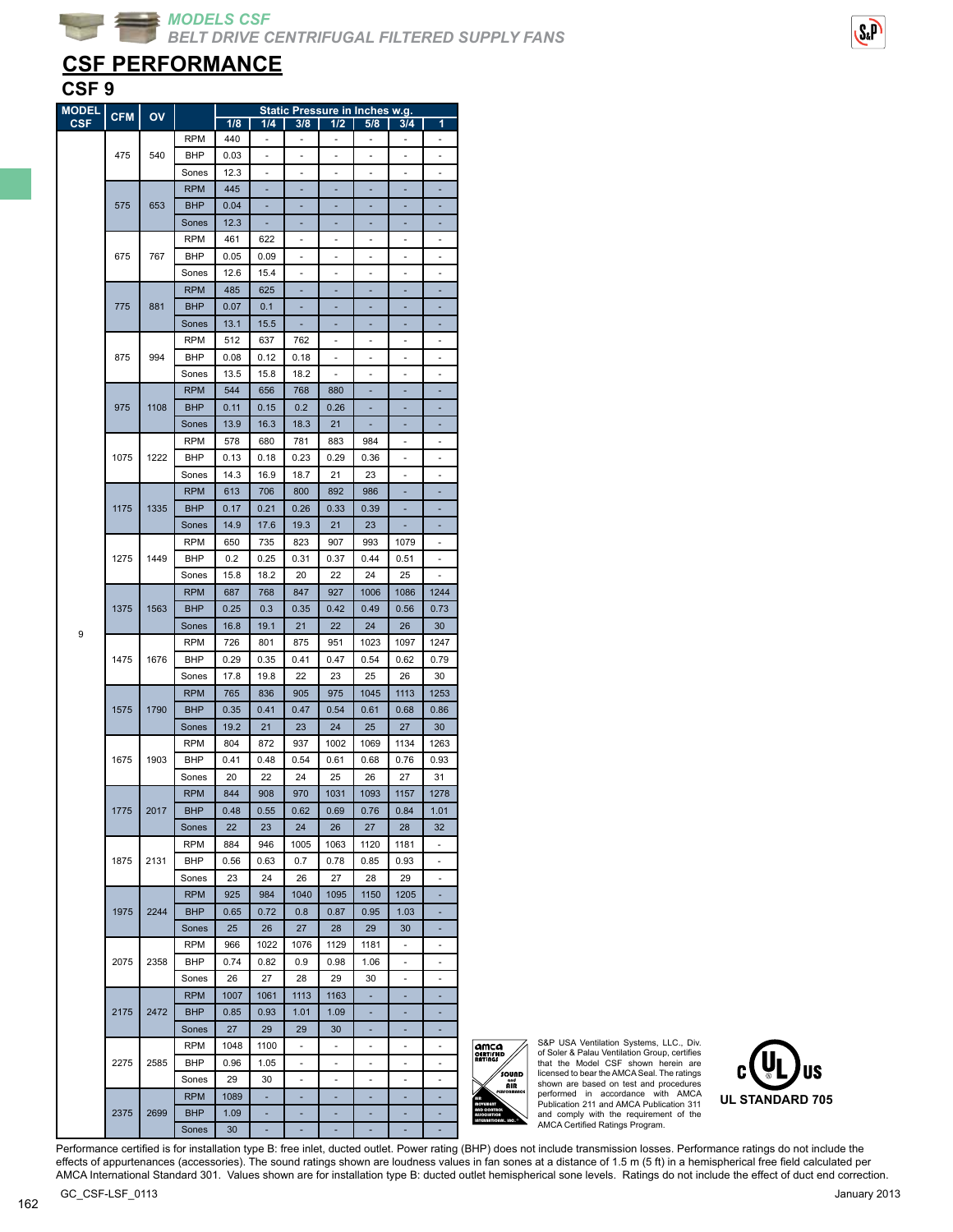



| <b>MODEL</b> |            |      |                          |              |              |                          |                          | <b>Static Pressure in Inches w.g.</b> |                          |                              |                          |                          |                          |
|--------------|------------|------|--------------------------|--------------|--------------|--------------------------|--------------------------|---------------------------------------|--------------------------|------------------------------|--------------------------|--------------------------|--------------------------|
| <b>CSF</b>   | <b>CFM</b> | OV   |                          | 1/8          | 1/4          | 3/8                      | 1/2                      | 5/8                                   | 3/4                      | 1                            | $1 - 1/4$                | $1 - 1/2$                | 2                        |
|              |            |      | <b>RPM</b>               | 377          | 516          |                          | ä,                       |                                       |                          |                              |                          |                          |                          |
|              | 700        | 654  | BHP                      | 0.04         | 0.07         |                          |                          |                                       |                          |                              |                          |                          |                          |
|              |            |      | Sones                    | 3.3          | 5.8          | ÷,                       | ÷,                       | ä,                                    | ä,                       | ä,                           | ä,                       | ÷,                       | ä,                       |
|              |            |      | <b>RPM</b>               | 393          | 521          | ä,                       | ÷,                       |                                       | ÷,                       | ä,                           | ä,                       | ä,                       |                          |
|              | 825        | 771  | <b>BHP</b>               | 0.05         | 0.09         |                          | ٠                        |                                       |                          |                              | ٠                        |                          |                          |
|              |            |      | Sones                    | 3.9          | 5.9          |                          |                          |                                       |                          |                              |                          |                          |                          |
|              |            |      | <b>RPM</b>               | 412          | 530          | 635                      |                          |                                       |                          |                              |                          |                          |                          |
|              | 950        | 888  | BHP                      | 0.07         | 0.1          | 0.14                     | ÷,                       |                                       |                          | ÷,                           |                          | ä,                       |                          |
|              |            |      | Sones                    | 4.7          | 6.3          | 9.2                      | ÷,                       | $\overline{\phantom{m}}$              | ٠                        | $\overline{\phantom{a}}$     | $\overline{\phantom{0}}$ | $\overline{a}$           | $\overline{\phantom{m}}$ |
|              |            |      | <b>RPM</b>               | 436          | 543          | 642                      | 733                      | ۰                                     | ٠                        | ٠                            | ٠                        | ٠                        | ÷                        |
|              | 1075       | 1005 | <b>BHP</b>               | 0.09         | 0.13         | 0.17                     | 0.22                     |                                       |                          |                              |                          |                          |                          |
|              |            |      | Sones                    | 5.7          | 7.1          | 9.6                      | 12.6                     |                                       |                          |                              |                          |                          |                          |
|              |            |      | <b>RPM</b>               | 462          | 560          | 652                      | 739                      | 819                                   | ä,                       | ä,                           | ä,                       | ä,                       | ä,                       |
|              | 1200       | 1121 | <b>BHP</b>               | 0.11         | 0.15         | 0.2                      | 0.25                     | 0.3                                   | ÷,                       | ٠                            | -                        | $\overline{\phantom{a}}$ | ٠                        |
|              |            |      | Sones                    | 6.8          | 7.8          | 10.1                     | 12.9                     | 15.1                                  |                          |                              |                          |                          |                          |
|              |            |      | <b>RPM</b>               | 491          | 580          | 666                      | 748                      | 825                                   | 898                      |                              |                          |                          |                          |
|              | 1325       | 1238 | <b>BHP</b>               | 0.14         | 0.18         | 0.23                     | 0.29                     | 0.34                                  | 0.4                      |                              |                          |                          |                          |
|              |            |      | Sones                    | 7.9          | 8.7          | 11.1                     | 13.3                     | 15.3                                  | 17.5                     |                              |                          |                          |                          |
|              |            |      | <b>RPM</b>               | 521          | 603          | 683                      | 760                      | 833                                   | 904                      | 1034                         | ÷,                       | ٠                        | ٠                        |
|              | 1450       | 1355 | BHP                      | 0.17         | 0.22         | 0.27                     | 0.33                     | 0.39                                  | 0.45                     | 0.58                         | ٠                        |                          |                          |
|              |            |      | Sones                    | 9.3          | 9.8          | 11.9                     | 13.9                     | 15.8                                  | 17.8                     | 22                           |                          |                          |                          |
|              |            |      | <b>RPM</b>               | 552          | 628          | 702                      | 774                      | 844                                   | 912                      | 1039                         | 1155                     |                          |                          |
|              | 1575       | 1472 | <b>BHP</b>               | 0.21         | 0.26         | 0.32                     | 0.38                     | 0.44                                  | 0.5                      | 0.64                         | 0.79                     |                          |                          |
|              |            |      | Sones                    | 10.7         | 11.2         | 13.2                     | 14.7                     | 16.4                                  | 18.2                     | 22                           | 27                       | ÷                        |                          |
|              |            |      | <b>RPM</b>               | 584          | 655          | 724                      | 792                      | 858                                   | 923                      | 1045                         | 1159                     | 1264                     | $\overline{a}$           |
|              | 1700       | 1589 | BHP                      | 0.26         | 0.31         | 0.37                     | 0.43                     | 0.5                                   | 0.56                     | 0.71                         | 0.86                     | 1.02                     | ÷                        |
|              |            |      | Sones                    | 12.1         | 12.7         | 14.3                     | 15.6                     | 17.2                                  | 18.7                     | 22                           | 27                       | 32                       |                          |
|              |            |      | <b>RPM</b>               | 616          | 683          | 748                      | 812                      | 875                                   | 936                      | 1053                         | 1164                     | 1268                     | 1457                     |
|              | 1825       | 1706 | <b>BHP</b>               | 0.31         | 0.37         | 0.43                     | 0.49                     | 0.56                                  | 0.63                     | 0.78                         | 0.94                     | 1.1                      | 1.45                     |
|              |            |      | Sones                    | 13.5         | 14.4         | 15.5                     | 16.7                     | 17.9                                  | 19.5                     | 23                           | 28                       | 33                       | 43                       |
|              |            |      | <b>RPM</b>               | 650          | 712          | 773                      | 834                      | 893                                   | 951                      | 1064                         | 1171                     | 1273                     | 1460                     |
| 10           | 1950       | 1822 | BHP                      | 0.37         | 0.43         | 0.5                      | 0.56                     | 0.63                                  | 0.71                     | 0.86                         | 1.02                     | 1.19                     | 1.55                     |
|              |            |      | Sones                    | 15.1         | 16.1         | 16.8                     | 17.9                     | 19.1                                  | 20                       | 23                           | 28                       | 33                       | 43                       |
|              |            |      | <b>RPM</b>               | 684          | 742          | 800                      |                          | 913                                   | 969                      | 1077                         | 1181                     | 1279                     |                          |
|              |            |      |                          |              |              |                          | 857                      |                                       |                          | 0.95                         |                          |                          |                          |
|              | 2075       | 1939 | <b>BHP</b>               | 0.44         | 0.5          | 0.57                     | 0.64                     | 0.71                                  | 0.79<br>21               | 24                           | 1.12<br>29               | 1.29<br>34               | ÷                        |
|              |            |      | Sones<br><b>RPM</b>      | 16.7<br>718  | 17.6         | 18.2                     | 19.1                     | 20                                    | 988                      | 1092                         | 1192                     |                          |                          |
|              | 2200       | 2056 |                          |              | 773          | 828                      | 882                      | 935                                   |                          |                              |                          | 1288                     |                          |
|              |            |      | BHP                      | 0.51<br>18.6 | 0.58<br>19.1 | 0.65<br>19.6             | 0.73<br>21               | 0.8<br>21                             | 0.88<br>22               | 1.04<br>25                   | 1.22<br>30               | 1.4<br>34                | ä,                       |
|              |            |      | Sones                    |              |              |                          |                          |                                       | 1009                     |                              |                          |                          |                          |
|              |            |      | <b>RPM</b>               | 752          | 805          | 857                      | 908                      | 959                                   |                          | 1108                         | 1205                     | 1298                     |                          |
|              | 2325       | 2173 | <b>BHP</b>               | 0.6          | 0.67         | 0.74                     | 0.82                     | 0.9                                   | 0.98                     | 1.15                         | 1.33                     | 1.52                     |                          |
|              |            |      | Sones                    | 20           | 21           | 21                       | 22                       | 23                                    | 24                       | 27<br>1127                   | 30                       | 35                       |                          |
|              | 2450       | 2290 | <b>RPM</b><br><b>BHP</b> | 787          | 837          | 887<br>0.84              | 936<br>0.92              | 984<br>1                              | 1032<br>1.09             | 1.26                         | 1219                     | ÷                        | $\overline{\phantom{a}}$ |
|              |            |      |                          | 0.69<br>22   | 0.77<br>22   | 23                       | 23                       | 24                                    | 25                       | 28                           | 1.45<br>32               | $\overline{\phantom{m}}$ | ÷,                       |
|              |            |      | Sones                    |              |              |                          | 964                      |                                       |                          |                              |                          |                          |                          |
|              |            |      | <b>RPM</b><br><b>BHP</b> | 822          | 870          | 917                      |                          | 1010                                  | 1056                     | 1147                         | 1236                     |                          |                          |
|              | 2575       | 2407 |                          | 0.8          | 0.87         | 0.95                     | 1.04                     | 1.12                                  | 1.21                     | 1.39                         | 1.58                     |                          |                          |
|              |            |      | Sones                    | 23           | 24           | 24                       | 25                       | 25                                    | 27                       | 29                           | 33                       |                          |                          |
|              |            |      | <b>RPM</b>               | 858          | 903          | 949                      | 993                      | 1037                                  | 1081                     | 1168                         | ä,                       | ÷,                       | ä,                       |
|              | 2700       | 2523 | <b>BHP</b>               | 0.91         | 0.99         | 1.08                     | 1.16                     | 1.25                                  | 1.34                     | 1.52                         | ٠                        | $\overline{\phantom{m}}$ | $\overline{\phantom{a}}$ |
|              |            |      | Sones                    | 25           | 26           | 26                       | 27                       | 27                                    | 28                       | 31                           | -                        |                          |                          |
|              |            |      | <b>RPM</b>               | 893          | 937          | 980                      | 1023                     | 1065                                  | 1107                     |                              |                          |                          |                          |
|              | 2825       | 2640 | <b>BHP</b>               | 1.03         | 1.12         | 1.21                     | 1.3                      | 1.39                                  | 1.48                     |                              |                          |                          |                          |
|              |            |      | Sones                    | 27           | 27           | 28                       | 28                       | 29                                    | 30                       |                              |                          |                          |                          |
|              |            |      | <b>RPM</b>               | 929          | 971          | 1012                     | 1053                     | 1094                                  | $\overline{\phantom{a}}$ | ۰                            | -                        | $\overline{\phantom{a}}$ | $\overline{\phantom{a}}$ |
|              | 2950       | 2757 | BHP                      | 1.17         | 1.26         | 1.35                     | 1.44                     | 1.53                                  | $\overline{\phantom{m}}$ | $\qquad \qquad \blacksquare$ | -                        | $\overline{a}$           |                          |
|              |            |      | Sones                    | 28           | 29           | 29                       | 30                       | 31                                    | ٠                        |                              |                          |                          |                          |
|              |            |      | <b>RPM</b>               | 965          | 1005         | 1045                     | 1084                     |                                       |                          |                              |                          |                          |                          |
|              | 3075       | 2874 | <b>BHP</b>               | 1.32         | 1.41         | 1.5                      | 1.6                      |                                       |                          |                              |                          |                          |                          |
|              |            |      | Sones                    | 30           | 31           | 31                       | 32                       | ٠                                     | ۰                        |                              | ٠                        | ٠                        |                          |
|              |            |      | <b>RPM</b>               | 1001         | 1040         |                          | $\overline{\phantom{0}}$ |                                       |                          |                              |                          |                          |                          |
|              | 3200       | 2991 | <b>BHP</b>               | 1.48         | 1.57         | $\overline{\phantom{a}}$ | $\overline{\phantom{0}}$ |                                       |                          |                              | ٠                        |                          |                          |
|              |            |      | Sones                    | 32           | 33           | $\overline{\phantom{a}}$ |                          |                                       |                          |                              |                          | $\blacksquare$           |                          |



S&P USA Ventilation Systems, LLC., Div. of Soler & Palau Ventilation Group, certifies that the Model CSF shown herein are licensed to bear the AMCA Seal. The ratings shown are based on test and procedures<br>Performed in accordance with AMCA<br>Publication 211 and AMCA Publication 311<br>and comply with the requirement of the<br>AMCA Certified Ratings Program.



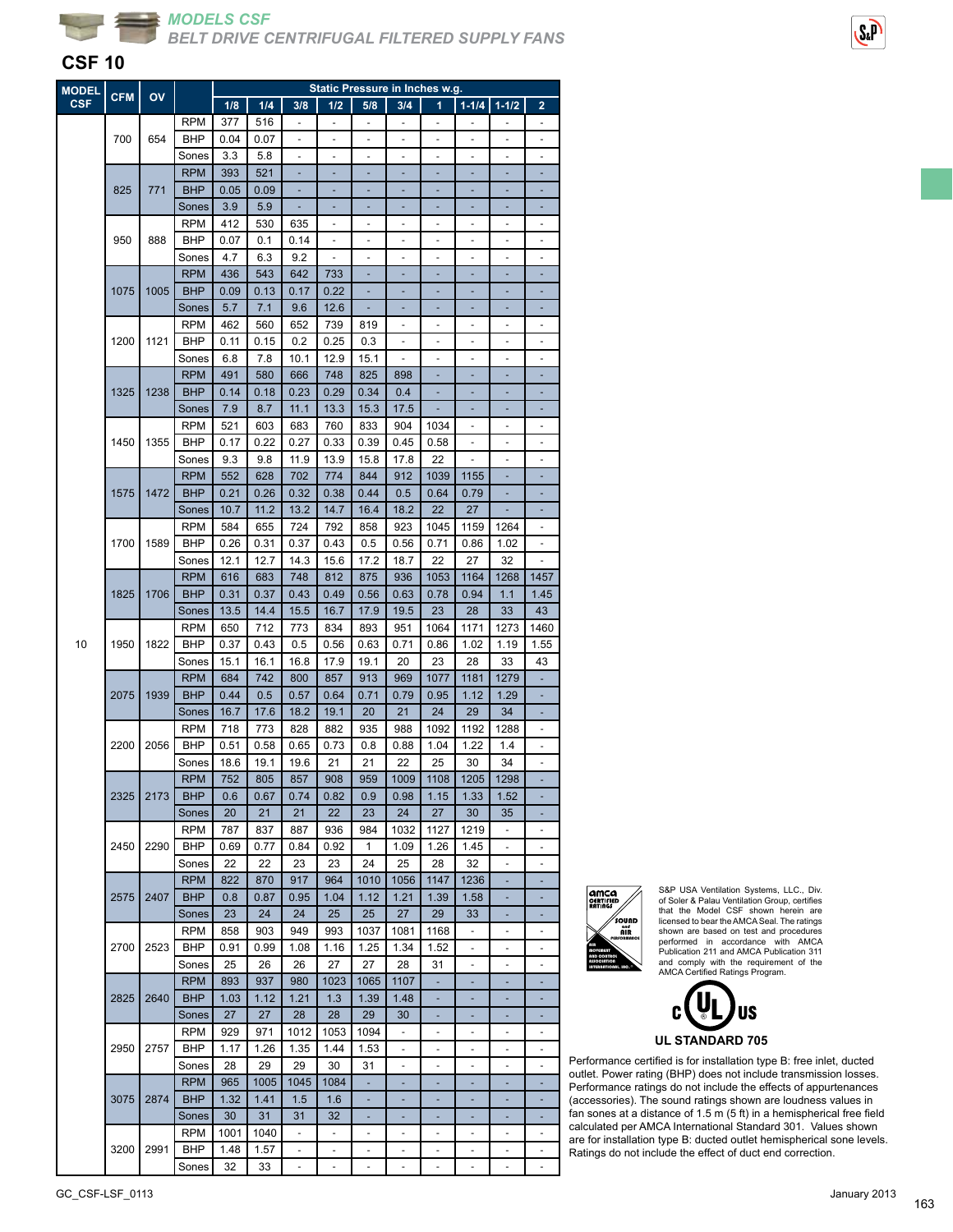

#### **CSF12**

| <b>MODEL</b> | <b>CFM</b> |            |            |      |      |                          |               | Static Pressure in Inches w.g. |                          |                          |                          |                          |                          |
|--------------|------------|------------|------------|------|------|--------------------------|---------------|--------------------------------|--------------------------|--------------------------|--------------------------|--------------------------|--------------------------|
| <b>CSF</b>   |            | OV         |            | 1/8  | 1/4  | 3/8                      | 1/2           | 5/8                            | 3/4                      | 1                        | $1 - 1/4$                | $1 - 1/2$                | 2                        |
|              |            |            | <b>RPM</b> | 338  |      |                          |               |                                |                          |                          |                          |                          |                          |
|              | 1150       | 767        | <b>BHP</b> | 0.08 |      |                          |               |                                |                          |                          |                          |                          |                          |
|              |            |            |            |      |      |                          |               |                                |                          |                          |                          |                          |                          |
|              |            |            | Sones      | 3.3  | ÷,   | ä,                       | ÷,            | ÷                              | ÷                        | ÷,                       | ÷,                       | ÷,                       |                          |
|              |            |            | <b>RPM</b> | 353  | 459  |                          | ÷,            |                                |                          |                          |                          |                          |                          |
|              | 1300       | 867        | <b>BHP</b> | 0.1  | 0.14 |                          |               |                                |                          |                          |                          |                          |                          |
|              |            |            | Sones      | 4.1  | 5.4  |                          |               |                                |                          |                          |                          |                          |                          |
|              |            |            | <b>RPM</b> | 372  | 464  |                          |               |                                |                          |                          |                          |                          |                          |
|              | 1450       | 967        | <b>BHP</b> | 0.12 | 0.17 | $\overline{\phantom{a}}$ | ÷,            | ÷,                             | L,                       | ÷,                       | ÷,                       | ÷,                       | ÷                        |
|              |            |            |            |      |      |                          |               |                                |                          |                          |                          |                          |                          |
|              |            |            | Sones      | 4.9  | 5.7  | $\blacksquare$           | $\frac{1}{2}$ | ÷,                             | ÷,                       | ÷,                       | ÷,                       | ÷,                       | $\overline{\phantom{a}}$ |
|              |            |            | <b>RPM</b> | 394  | 475  | 563                      |               |                                |                          |                          |                          |                          |                          |
|              | 1600       | 1067       | <b>BHP</b> | 0.15 | 0.2  | 0.27                     |               |                                |                          |                          |                          |                          |                          |
|              |            |            | Sones      | 6.2  | 6.3  | 7.9                      |               |                                |                          |                          |                          |                          |                          |
|              |            |            | <b>RPM</b> | 417  | 490  | 567                      | 649           | ÷,                             | ÷,                       | ÷,                       | ÷,                       | ÷,                       | $\overline{\phantom{a}}$ |
|              | 1750       | 1167       | <b>BHP</b> | 0.19 | 0.24 | 0.3                      | 0.38          | ÷,                             | ÷,                       | $\overline{\phantom{m}}$ | ÷,                       | $\overline{\phantom{m}}$ | $\overline{\phantom{a}}$ |
|              |            |            | Sones      | 7.5  | 7.1  | 8.2                      | 10.5          |                                |                          |                          |                          |                          |                          |
|              |            |            |            |      |      |                          |               |                                |                          |                          |                          |                          |                          |
|              |            |            | <b>RPM</b> | 441  | 507  | 577                      | 651           |                                |                          |                          |                          |                          |                          |
|              | 1900       | 1267       | <b>BHP</b> | 0.23 | 0.28 | 0.35                     | 0.43          |                                |                          |                          |                          |                          |                          |
|              |            |            | Sones      | 8.5  | 8.1  | 8.7                      | 10.7          | L,                             |                          |                          |                          |                          |                          |
|              |            |            | <b>RPM</b> | 465  | 527  | 590                      | 657           | 726                            | $\overline{\phantom{a}}$ | ٠                        | -                        | $\overline{\phantom{a}}$ | $\overline{\phantom{a}}$ |
|              | 2050       | 1367       | <b>BHP</b> | 0.28 | 0.34 | 0.4                      | 0.48          | 0.57                           |                          |                          |                          |                          |                          |
|              |            |            | Sones      | 9.5  | 9.2  | 9.5                      | 11.1          | 12.8                           |                          |                          |                          |                          |                          |
|              |            |            | <b>RPM</b> | 491  | 548  | 606                      | 667           | 730                            | 795                      |                          |                          |                          |                          |
|              |            |            |            |      |      |                          |               |                                |                          |                          |                          |                          |                          |
|              | 2200       | 1467       | <b>BHP</b> | 0.33 | 0.4  | 0.46                     | 0.54          | 0.63                           | 0.73                     |                          |                          |                          |                          |
|              |            |            | Sones      | 10.6 | 10.5 | 10.5                     | 11.8          | 13.1                           | 14.9                     | ٠                        | ٠                        | ٠                        |                          |
|              |            |            | <b>RPM</b> | 517  | 570  | 624                      | 680           | 738                            | 798                      | $\overline{a}$           | -                        | ٠                        |                          |
|              | 2350       | 1567       | <b>BHP</b> | 0.4  | 0.46 | 0.53                     | 0.61          | 0.7                            | 0.79                     |                          |                          |                          |                          |
| 2500         |            | Sones      | 11.6       | 11.9 | 11.9 | 12.7                     | 13.6          | 15.1                           |                          |                          |                          |                          |                          |
|              |            | <b>RPM</b> | 544        | 593  | 643  | 695                      | 748           | 804                            | 918                      |                          |                          |                          |                          |
|              |            |            |            |      |      |                          |               |                                |                          |                          |                          |                          |                          |
|              |            | 1667       | <b>BHP</b> | 0.47 | 0.54 | 0.61                     | 0.69          | 0.78                           | 0.87                     | 1.1                      | ٠                        | ٠                        |                          |
|              |            |            | Sones      | 12.9 | 13.7 | 13.2                     | 13.6          | 14.3                           | 15.5                     | 19.1                     |                          |                          |                          |
|              |            |            | <b>RPM</b> | 570  | 617  | 664                      | 712           | 762                            | 813                      | 919                      | 1029                     |                          |                          |
| 12           | 2650       | 1767       | <b>BHP</b> | 0.55 | 0.62 | 0.7                      | 0.78          | 0.87                           | 0.96                     | 1.18                     | 1.44                     |                          |                          |
|              |            |            | Sones      | 14.2 | 14.9 | 14.9                     | 14.8          | 15.2                           | 16.1                     | 19.1                     | 24                       |                          |                          |
|              |            |            | <b>RPM</b> | 597  | 642  | 686                      | 731           | 778                            | 825                      | 924                      | 1026                     | ÷                        | ۰                        |
|              | 2800       | 1867       | <b>BHP</b> | 0.64 | 0.72 | 0.8                      | 0.88          | 0.97                           | 1.06                     | 1.28                     | 1.53                     |                          |                          |
|              |            |            |            |      |      |                          |               |                                |                          |                          |                          |                          |                          |
|              |            |            | Sones      | 15.6 | 16.4 | 16.3                     | 16.1          | 16.3                           | 16.9                     | 19.5                     | 24                       |                          |                          |
|              |            |            | <b>RPM</b> | 625  | 667  | 709                      | 752           | 795                            | 839                      | 932                      | 1028                     |                          |                          |
|              | 2950       | 1967       | <b>BHP</b> | 0.74 | 0.82 | 0.9                      | 0.99          | 1.08                           | 1.18                     | 1.39                     | 1.64                     |                          |                          |
|              |            |            | Sones      | 17.1 | 17.9 | 18.1                     | 17.5          | 17.4                           | 17.8                     | 20                       | 24                       | ä,                       | ÷                        |
|              |            |            | <b>RPM</b> | 652  | 693  | 733                      | 773           | 814                            | 855                      | 942                      | 1032 1124                |                          |                          |
|              | 3100       | 2067       | <b>BHP</b> | 0.85 | 0.93 | 1.02                     | 1.11          | 1.2                            | 1.3                      | 1.52                     | 1.76                     | 2.04                     |                          |
|              |            |            | Sones      | 18.6 | 19.2 | 19.7                     | 19.1          | 18.9                           | 19.1                     | 21                       | 24                       | 28                       |                          |
|              |            |            | <b>RPM</b> | 680  |      |                          | 795           |                                |                          | 954                      |                          |                          |                          |
|              |            |            |            |      | 718  | 757                      |               | 834                            | 873                      |                          | 1039                     |                          |                          |
|              | 3250       | 2167       | BHP        | 0.97 | 1.06 | 1.15                     | 1.24          | 1.34                           | 1.44                     | 1.65                     | 1.9                      | -                        | $\overline{\phantom{m}}$ |
|              |            |            | Sones      | 20   | 20   | 21                       | 21            | 21                             | 20                       | 22                       | 25                       | $\overline{\phantom{0}}$ |                          |
|              |            |            | <b>RPM</b> | 708  | 745  | 781                      | 818           | 855                            | 892                      | 969                      | 1048                     |                          |                          |
|              | 3400       | 2267       | <b>BHP</b> | 1.1  | 1.19 | 1.29                     | 1.38          | 1.48                           | 1.58                     | 1.8                      | 2.05                     |                          |                          |
|              |            |            | Sones      | 21   | 22   | 22                       | 23            | 22                             | 22                       | 23                       | 25                       | ٠                        |                          |
|              |            |            | <b>RPM</b> | 736  | 771  | 806                      | 841           | 876                            | 912                      | 984                      | $\blacksquare$           | ÷,                       | $\overline{\phantom{a}}$ |
|              |            |            | BHP        | 1.24 |      | 1.44                     |               | 1.64                           | 1.74                     |                          |                          | $\overline{\phantom{a}}$ | $\overline{\phantom{a}}$ |
|              | 3550       | 2367       |            |      | 1.34 |                          | 1.54          |                                |                          | 1.97                     | $\overline{\phantom{a}}$ |                          |                          |
|              |            |            | Sones      | 23   | 24   | 24                       | 25            | 24                             | 24                       | 25                       |                          |                          |                          |
|              |            |            | <b>RPM</b> | 764  | 798  | 832                      | 865           | 899                            | 933                      | 1002                     |                          |                          |                          |
|              | 3700       | 2467       | <b>BHP</b> | 1.4  | 1.5  | 1.6                      | 1.71          | 1.81                           | 1.92                     | 2.14                     |                          |                          |                          |
|              |            |            | Sones      | 25   | 25   | 25                       | 26            | 26                             | 25                       | 26                       |                          |                          |                          |
|              |            |            | <b>RPM</b> | 792  | 825  | 857                      | 890           | 922                            | 954                      | $\overline{\phantom{a}}$ | $\overline{\phantom{a}}$ | $\overline{\phantom{a}}$ | $\overline{\phantom{a}}$ |
|              | 3850       | 2567       | BHP        | 1.57 | 1.67 | 1.78                     | 1.89          | 2                              | 2.1                      | $\overline{\phantom{m}}$ | -                        | ٠                        | ٠                        |
|              |            |            |            |      |      |                          |               |                                |                          |                          |                          |                          |                          |
|              |            |            | Sones      | 26   | 26   | 27                       | 27            | 27                             | 26                       |                          |                          |                          |                          |
|              |            |            | <b>RPM</b> | 820  | 852  | 883                      | 914           |                                |                          |                          |                          |                          |                          |
|              | 4000       | 2667       | <b>BHP</b> | 1.75 | 1.86 | 1.97                     | 2.08          |                                |                          |                          |                          |                          |                          |
|              |            |            | Sones      | 27   | 28   | 28                       | 29            | ÷                              | ٠                        | ٠                        | ٠                        | ÷,                       |                          |
|              |            |            | <b>RPM</b> | 849  | 879  | $\overline{\phantom{a}}$ | ۰             | ٠                              | -                        | $\bar{\phantom{a}}$      | -                        | ٠                        |                          |
|              | 4150       | 2767       | BHP        | 1.94 | 2.06 |                          |               |                                |                          |                          |                          |                          |                          |
|              |            |            | Sones      | 28   | 29   |                          |               |                                |                          |                          |                          |                          |                          |
|              |            |            |            |      |      |                          |               |                                |                          |                          |                          |                          |                          |



S&P USA Ventilation Systems, LLC., Div. of Soler & Palau Ventilation Group, certifies that the Model CSF shown herein are licensed to bear the AMCA Seal. The ratings shown are based on test and procedures performed in accordance with AMCA Publication 211 and AMCA Publication 311 and comply with the requirement of the AMCA Certified Ratings Program.



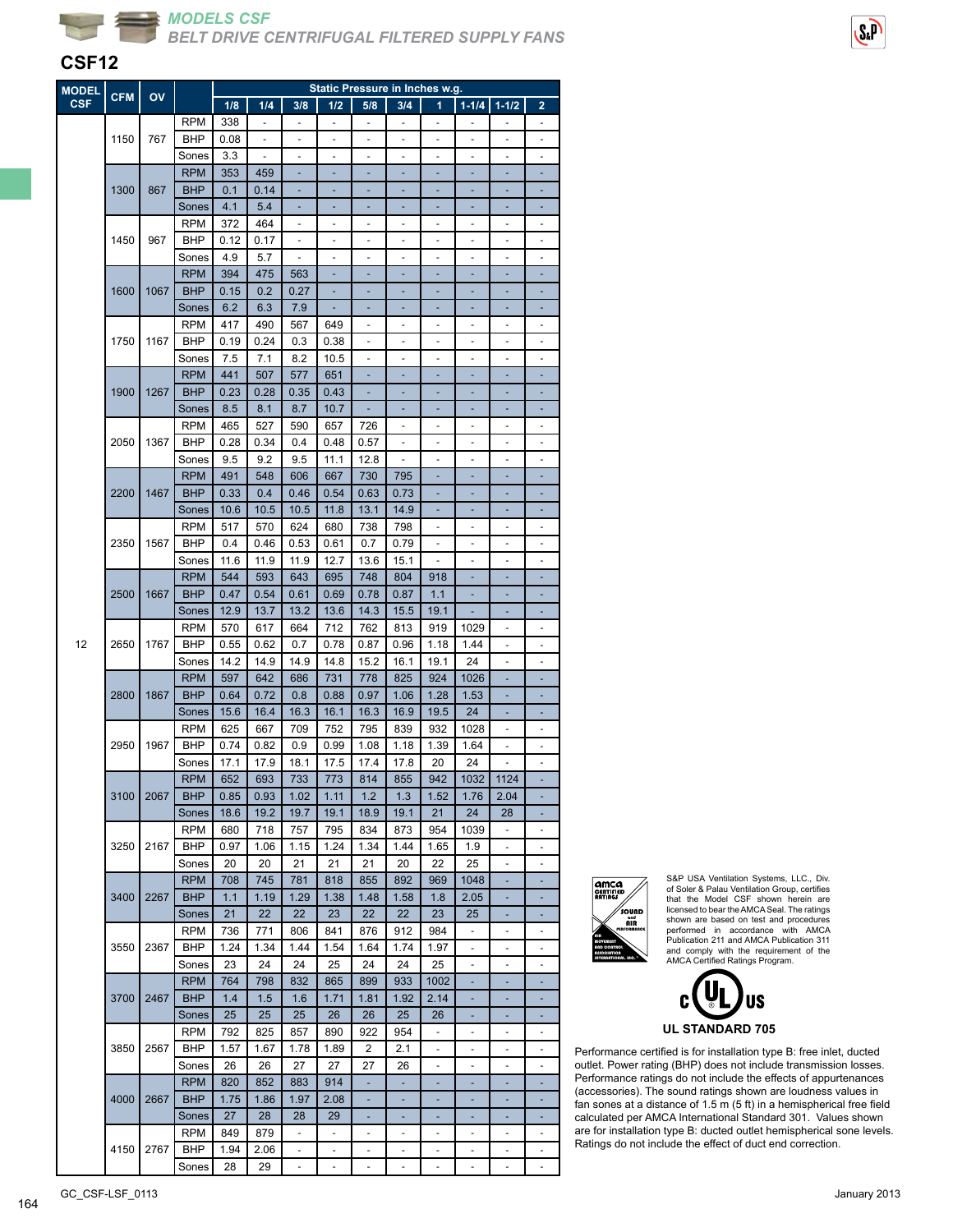

### **CSF 15**

| Static Pressure in Inches w.g.<br><b>MODEL</b><br><b>CFM</b><br>OV |      |      |                     |      |                |                          |                          |                          |                          |                |                          |                          |                                 |
|--------------------------------------------------------------------|------|------|---------------------|------|----------------|--------------------------|--------------------------|--------------------------|--------------------------|----------------|--------------------------|--------------------------|---------------------------------|
| <b>CSF</b>                                                         |      |      |                     | 1/8  | 1/4            | 3/8                      | 1/2                      | 5/8                      | 3/4                      | 1              | $1 - 1/4$                | $1 - 1/2$                | $\overline{\mathbf{2}}$         |
|                                                                    |      |      | <b>RPM</b>          | 285  | $\blacksquare$ | $\blacksquare$           | ÷,                       | $\blacksquare$           | $\overline{\phantom{a}}$ | $\blacksquare$ | $\overline{\phantom{a}}$ | $\overline{\phantom{0}}$ | $\overline{\phantom{m}}$        |
|                                                                    | 1625 | 763  | <b>BHP</b>          | 0.1  |                | ä,                       |                          |                          |                          |                |                          |                          |                                 |
|                                                                    |      |      | Sones               | 3.6  |                |                          |                          |                          |                          |                |                          |                          |                                 |
|                                                                    |      |      | <b>RPM</b>          | 296  | 389            |                          |                          |                          |                          |                |                          |                          |                                 |
|                                                                    | 1825 | 857  | <b>BHP</b>          | 0.12 | 0.2            | ä,                       |                          |                          |                          |                |                          |                          |                                 |
|                                                                    |      |      | Sones               | 4.1  | 6.4            | ٠                        | ٠                        | ٠                        | ٠                        | ٠              | ٠                        | ٠                        | ۰                               |
|                                                                    |      |      | <b>RPM</b>          | 319  | 398            | 475                      |                          | ٠                        | ٠                        | $\overline{a}$ | ٠                        | ٠                        |                                 |
|                                                                    | 2125 | 998  | <b>BHP</b>          | 0.17 | 0.25           | 0.34                     |                          | ä,                       |                          | ٠              | ٠                        |                          | ٠                               |
|                                                                    |      |      | Sones               | 4.9  | 6.8            | 9.1                      |                          |                          |                          |                |                          |                          |                                 |
|                                                                    |      |      | <b>RPM</b>          | 337  | 403            | 479                      | 548                      |                          |                          |                |                          |                          |                                 |
|                                                                    | 2325 | 1092 | <b>BHP</b>          | 0.22 | 0.29           | 0.38                     | 0.49                     | ÷,                       | ٠                        | ٠              | ٠                        | ۰                        |                                 |
|                                                                    |      |      | Sones               | 5.9  | 7.1            | 9.2                      | 11.6                     | ٠                        | ٠                        | ٠              | ۰                        | ۳                        |                                 |
|                                                                    |      |      | <b>RPM</b>          | 367  | 421            | 488                      | 550                      |                          |                          |                |                          |                          |                                 |
|                                                                    | 2625 | 1232 | <b>BHP</b>          | 0.29 | 0.36           | 0.46                     | 0.57                     |                          |                          |                |                          |                          |                                 |
|                                                                    |      |      |                     | 7.2  | 7.9            | 9.8                      | 11.7                     |                          |                          |                |                          |                          |                                 |
|                                                                    |      |      | Sones<br><b>RPM</b> | 388  | 436            | 493                      | 559                      | 614                      | ٠                        | ٠              | ٠                        | ٠                        |                                 |
|                                                                    | 2825 | 1326 | <b>BHP</b>          | 0.36 |                | 0.52                     |                          |                          |                          |                |                          |                          |                                 |
|                                                                    |      |      |                     |      | 0.43           |                          | 0.63                     | 0.75                     |                          |                | ٠                        | ۰                        |                                 |
|                                                                    |      |      | Sones               | 8.2  | 8.6            | 10.1                     | 12.3                     | 14.2                     |                          |                |                          |                          |                                 |
|                                                                    |      |      | <b>RPM</b>          | 420  | 462            | 510                      | 566                      | 624                      | 673                      |                |                          |                          |                                 |
|                                                                    | 3125 | 1467 | <b>BHP</b>          | 0.47 | 0.54           | 0.63                     | 0.74                     | 0.87                     | 1                        |                |                          |                          |                                 |
|                                                                    |      |      | Sones               | 9.7  | 9.9            | 10.9                     | 12.6                     | 14.8                     | 16.9                     | ÷,             | ÷,                       | ÷,                       | ÷,                              |
|                                                                    |      |      | <b>RPM</b>          | 442  | 481            | 524                      | 572                      | 629                      | 680                      | 775            | ٠                        | ÷                        |                                 |
|                                                                    | 3325 | 1561 | <b>BHP</b>          | 0.55 | 0.63           | 0.72                     | 0.83                     | 0.95                     | 1.09                     | 1.39           |                          |                          |                                 |
|                                                                    |      |      | Sones               | 10.8 | 11.1           | 11.7                     | 13.1                     | 15.2                     | 17.5                     | 21             |                          |                          |                                 |
|                                                                    |      |      | <b>RPM</b>          | 476  | 510            | 548                      | 590                      | 637                      | 688                      | 777            |                          |                          |                                 |
|                                                                    | 3625 | 1702 | <b>BHP</b>          | 0.7  | 0.78           | 0.87                     | 0.98                     | 1.11                     | 1.24                     | 1.55           | ÷,                       | ÷,                       | ٠                               |
|                                                                    |      |      | Sones               | 12.6 | 12.6           | 13.1                     | 14.2                     | 15.7                     | 18.1                     | 22             | -                        | ÷                        | $\overline{a}$                  |
|                                                                    |      |      | <b>RPM</b>          | 499  | 531            | 566                      | 604                      | 646                      | 693                      | 782            | 867                      |                          |                                 |
| 15                                                                 | 3825 | 1796 | <b>BHP</b>          | 0.82 | 0.9            | 0.99                     | 1.1                      | 1.22                     | 1.36                     | 1.67           | 2.02                     |                          |                                 |
|                                                                    |      |      | Sones               | 13.8 | 13.9           | 14.3                     | 15.1                     | 16.3                     | 18.4                     | 22             | 26                       |                          |                                 |
|                                                                    |      |      | <b>RPM</b>          | 534  | 562            | 594                      | 628                      | 665                      | 704                      | 793            | 869                      | ÷,                       | ÷                               |
|                                                                    | 4125 | 1937 | <b>BHP</b>          | 1.01 | 1.1            | 1.19                     | 1.3                      | 1.42                     | 1.56                     | 1.87           | 2.22                     | $\overline{\phantom{0}}$ | $\overline{\phantom{m}}$        |
|                                                                    |      |      | Sones               | 15.6 | 15.7           | 16.1                     | 16.7                     | 17.8                     | 19.2                     | 23             | 26                       |                          |                                 |
|                                                                    |      |      | <b>RPM</b>          | 557  | 584            | 613                      | 645                      | 679                      | 715                      | 798            | 877                      | 951                      |                                 |
|                                                                    | 4325 | 2031 | <b>BHP</b>          | 1.16 | 1.25           | 1.34                     | 1.45                     | 1.58                     | 1.71                     | 2.02           | 2.37                     | 2.76                     |                                 |
|                                                                    |      |      | Sones               | 16.9 | 17.1           | 17.3                     | 17.8                     | 18.9                     | 19.8                     | 23             | 26                       | 29                       |                                 |
|                                                                    |      |      | <b>RPM</b>          | 593  | 617            | 644                      | 672                      | 703                      | 735                      | 807            | 887                      | 957                      | $\centering \label{eq:reduced}$ |
|                                                                    | 4625 | 2171 | BHP                 | 1.4  | 1.49           | 1.6                      | 1.71                     | 1.83                     | 1.97                     | 2.27           | 2.62                     | 3.01                     |                                 |
|                                                                    |      |      | Sones               | 19.1 | 19.3           | 19.4                     | 19.9                     | 21                       | 22                       | 24             | 27                       | 30                       |                                 |
|                                                                    |      |      | <b>RPM</b>          | 616  | 640            | 664                      | 691                      | 720                      | 750                      | 816            | 892                      | 964                      |                                 |
|                                                                    | 4825 | 2265 | <b>BHP</b>          | 1.59 | 1.68           | 1.78                     | 1.9                      | 2.02                     | 2.16                     | 2.46           | 2.81                     | 3.2                      |                                 |
|                                                                    |      |      | Sones               | 21   | 21             | 21                       | 22                       | 22                       | 23                       | 25             | 27                       | 31                       |                                 |
|                                                                    |      |      | RPM                 | 652  | 673            | 697                      | 721                      | 747                      | 775                      | 834            | 898                      | $\blacksquare$           | $\overline{a}$                  |
|                                                                    | 5125 | 2406 | BHP                 | 1.89 | 1.99           | 2.09                     | 2.21                     | 2.33                     | 2.47                     | 2.78           | 3.12                     |                          |                                 |
|                                                                    |      |      | Sones               | 23   | 24             | 24                       | 24                       | 24                       | 25                       | 26             | 28                       | ٠                        |                                 |
|                                                                    |      |      | <b>RPM</b>          | 676  | 696            | 718                      | 742                      | 766                      | 792                      | 848            |                          |                          |                                 |
|                                                                    |      |      |                     |      |                |                          |                          |                          |                          |                |                          |                          |                                 |
|                                                                    | 5325 | 2500 | <b>BHP</b>          | 2.11 | 2.21           | 2.32                     | 2.44                     | 2.57                     | 2.7                      | 3.01           | ٠                        | ٠                        |                                 |
|                                                                    |      |      | Sones               | 25   | 25             | 25                       | 25                       | 25                       | 26                       | 27             | ۰                        | ٠                        |                                 |
|                                                                    |      |      | <b>RPM</b>          | 712  | 731            | 751                      | 773                      | 796                      | 820                      | ٠              | ٠                        | -                        |                                 |
|                                                                    | 5625 | 2641 | BHP                 | 2.48 | 2.58           | 2.69                     | 2.81                     | 2.94                     | 3.08                     |                |                          |                          |                                 |
|                                                                    |      |      | Sones               | 27   | 27             | 27                       | 27                       | 27                       | 28                       | ÷,             |                          | ä,                       |                                 |
|                                                                    |      |      | <b>RPM</b>          | 736  | 754            | 774                      | 794                      | ÷,                       | ÷,                       | ÷              | ä,                       | ÷                        |                                 |
|                                                                    | 5825 | 2735 | <b>BHP</b>          | 2.74 | 2.85           | 2.97                     | 3.09                     | ٠                        | ٠                        | ۰              | ÷                        | ۰                        |                                 |
|                                                                    |      |      | Sones               | 28   | 29             | 28                       | 29                       |                          |                          |                |                          |                          |                                 |
|                                                                    |      |      | <b>RPM</b>          | 772  | 789            |                          | $\overline{\phantom{a}}$ | $\overline{\phantom{a}}$ |                          |                |                          |                          |                                 |
|                                                                    | 6125 | 2876 | BHP                 | 3.17 | 3.29           | ä,                       | $\overline{\phantom{a}}$ | ÷                        |                          |                | ÷,                       | ÷,                       |                                 |
|                                                                    |      |      | Sones               | 31   | 32             | $\overline{\phantom{a}}$ | $\overline{\phantom{a}}$ | $\overline{\phantom{a}}$ | $\overline{\phantom{a}}$ | ۰              | $\frac{1}{2}$            | -                        | $\overline{\phantom{a}}$        |



S&P USA Ventilation Systems, LLC., Div. of Soler & Palau Ventilation Group, certifies that the Model CSF shown herein are licensed to bear the AMCA Seal. The ratings shown are based on test and procedures performed in accordance with AMCA Publication 211 and AMCA Publication 311 and comply with the requirement of the AMCA Certified Ratings Program.



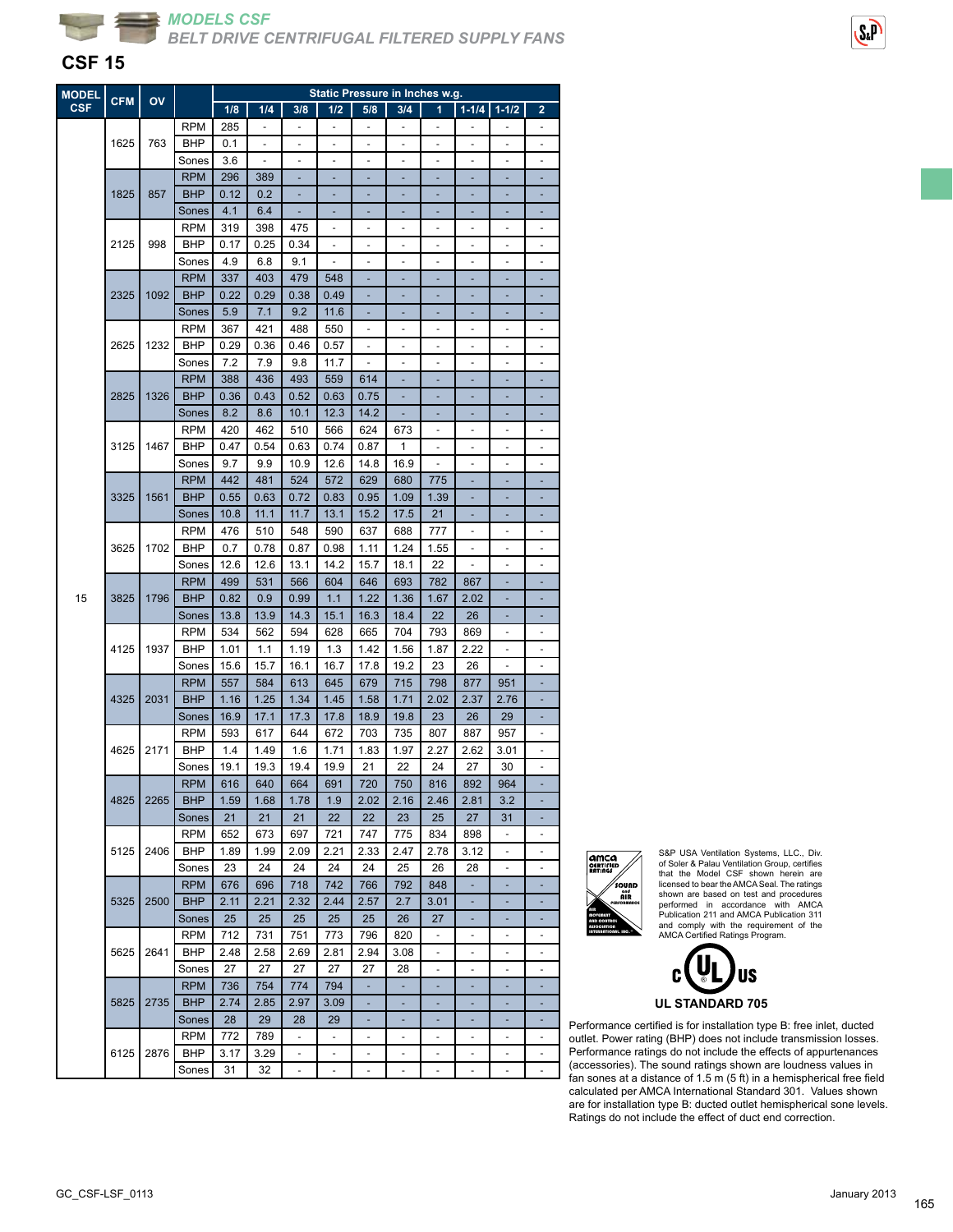

#### **CSF18**

| <b>MODEL</b> | <b>CFM</b> | OV   | Static Pressure in Inches w.g. |            |                |                          |                          |                          |                |                          |                          |              |                         |
|--------------|------------|------|--------------------------------|------------|----------------|--------------------------|--------------------------|--------------------------|----------------|--------------------------|--------------------------|--------------|-------------------------|
| <b>CSF</b>   |            |      |                                | 1/8        | 1/4            | 3/8                      | 1/2                      | 5/8                      | 3/4            | 1                        | $1 - 1/4$                | $1 - 1/2$    | $\overline{\mathbf{2}}$ |
|              |            |      | <b>RPM</b>                     | 253        | $\blacksquare$ | $\overline{\phantom{a}}$ | $\overline{\phantom{a}}$ | $\overline{\phantom{a}}$ | $\blacksquare$ | $\overline{\phantom{a}}$ | $\overline{\phantom{a}}$ | ÷,           | $\blacksquare$          |
|              | 2250       | 765  | BHP                            | 0.14       |                | ä,                       |                          |                          |                |                          |                          |              |                         |
|              |            |      | Sones                          | 2.1        |                |                          |                          |                          |                |                          |                          |              |                         |
|              |            |      | <b>RPM</b>                     | 269        | 336            |                          |                          |                          |                |                          |                          |              |                         |
|              | 2600       | 884  | <b>BHP</b>                     | 0.18       | 0.26           | L,                       |                          |                          |                |                          |                          |              |                         |
|              |            |      | Sones                          | 2.8        | 3.4            | ۰                        |                          | ٠                        | ٠              | ٠                        | ٠                        | ٠            | ٠                       |
|              |            |      | <b>RPM</b>                     | 283        | 346            | 404                      | 459                      | 509                      |                | ٠                        |                          |              |                         |
|              | 2950       | 1003 | <b>BHP</b>                     | 0.23       | 0.32           | 0.42                     | 0.54                     | 0.66                     |                |                          |                          |              |                         |
|              |            |      | Sones                          | 3.5        | 3.9            | 4.7                      | 5.9                      | 7.1                      |                |                          |                          |              |                         |
|              |            |      | <b>RPM</b>                     | 302        | 359            | 413                      | 465                      | 513                      | 558            |                          |                          |              |                         |
|              | 3300       | 1122 | <b>BHP</b>                     | 0.3        | 0.4            | 0.5                      | 0.62                     | 0.75                     | 0.89           | ÷,                       | ۰                        | ٠            |                         |
|              |            |      | Sones                          | 4.4        | 4.5            | 5.2                      | 6.3                      | 7.3                      | 8.7            | ۳                        | ٠                        | ٠            |                         |
|              |            |      | <b>RPM</b>                     | 323        | 375            | 426                      | 473                      | 519                      | 563            | 643                      | 716                      |              | ۰                       |
|              | 3650       | 1241 | BHP                            | 0.38       | 0.49           | 0.6                      | 0.72                     | 0.86                     | 1              | 1.31                     | 1.65                     |              |                         |
|              |            |      | Sones                          | 5.5        | 5.4            | 6.1                      | 6.7                      | 7.7                      | 9.1            | 12.4                     | 14.5                     |              |                         |
|              |            |      | <b>RPM</b>                     | 344        | 392            | 438                      | 483                      | 527                      | 568            | 647                      | 719                      | ÷            |                         |
|              | 4000       | 1361 | <b>BHP</b>                     | 0.48       | 0.59           | 0.71                     | 0.84                     | 0.98                     | 1.13           | 1.45                     | 1.79                     |              |                         |
|              |            |      | Sones                          | 6.8        | 6.3            | 6.7                      | 7.3                      | 8.2                      | 9.4            | 12.6                     | 14.7                     |              |                         |
|              |            |      | <b>RPM</b>                     | 365        | 410            | 453                      | 497                      | 536                      | 576            | 652                      | 722                      | 787          |                         |
|              | 4350       | 1480 | <b>BHP</b>                     | 0.6        | 0.72           | 0.84                     | 0.98                     | 1.12                     | 1.27           | 1.6                      | 1.96                     | 2.34         |                         |
|              |            |      | Sones                          | 7.9        | 7.4            | 7.6                      | 8.2                      | 8.9                      | 10.1           | 13.1                     | 14.9                     | 16.7         | ÷                       |
|              |            |      | <b>RPM</b>                     | 387        | 429            | 470                      | 509                      | 550                      | 586            | 658                      | 726                      | 790          |                         |
|              | 4700       | 1599 | <b>BHP</b>                     | 0.73       | 0.86           | $\mathbf{1}$             | 1.14                     | 1.28                     | 1.44           | 1.78                     | 2.15                     | 2.54         |                         |
|              |            |      | Sones                          | 9.7        | 8.6            | 8.7                      | 9.1                      | 9.9                      | 11.1           | 13.4                     | 15.3                     | 17.2         |                         |
|              |            |      | <b>RPM</b>                     | 410        | 450            | 488                      | 525                      | 563                      | 597            | 666                      | 732                      | 794          | 909                     |
|              | 5050       | 1718 | <b>BHP</b>                     | 0.88       | 1.02           | 1.17                     | 1.31                     | 1.47                     | 1.63           | 1.98                     | 2.35                     | 2.76         | 3.63                    |
|              |            |      | Sones                          | 12.1       | 10.2           | 10.1                     | 10.4                     | 11.2                     | 11.9           | 14.1                     | 15.8                     | 17.6         | 21                      |
| 18           |            |      | <b>RPM</b>                     | 433        | 470            | 506                      | 541                      | 576                      | 611            | 675                      | 739                      | 799          | 912                     |
|              | 5400       | 1837 | <b>BHP</b>                     | 1.06       | 1.21           | 1.36                     | 1.52                     | 1.68                     | 1.84           | 2.2                      | 2.58                     | 3            | 3.89                    |
|              |            |      | Sones                          | 14.6       | 12.1           | 11.7                     | 11.8                     | 12.3                     | 13.3           | 14.7                     | 16.3                     | 17.9         | 22                      |
|              |            |      | <b>RPM</b>                     | 456        | 492            | 526                      | 559                      | 591                      | 624            | 686                      | 747                      | 806          | 916                     |
|              | 5750       | 1956 | <b>BHP</b>                     | 1.25       | 1.42           | 1.58                     | 1.74                     | 1.91                     | 2.08           | 2.45                     | 2.84                     | 3.26         | 4.17                    |
|              |            |      |                                | 17.7       | 13.9           |                          | 13.4                     | 13.7                     | 14.5           |                          |                          |              | 22                      |
|              |            |      | Sones<br><b>RPM</b>            | 479        | 513            | 13.5                     |                          | 608                      | 639            | 15.6<br>701              | 16.9                     | 18.5         | 921                     |
|              | 6100       |      |                                |            |                | 546                      | 577                      |                          |                |                          | 757                      | 813          |                         |
|              |            | 2075 | <b>BHP</b>                     | 1.47       | 1.65           | 1.82                     | 1.99                     | 2.17                     | 2.35           | 2.72                     | 3.13                     | 3.56         | 4.48                    |
|              |            |      | Sones                          | 21         | 16.1           | 15.5                     | 15.1                     | 15.3                     | 15.8           | 16.7                     | 17.7                     | 19.1         | 22                      |
|              |            |      | <b>RPM</b>                     | 503        | 535            | 566                      | 596                      | 626                      | 655            | 714                      | 768                      | 822          | 927                     |
|              | 6450       | 2194 | BHP                            | 1.72<br>24 | 1.91<br>18.7   | 2.09<br>17.3             | 2.27<br>16.8             | 2.45<br>16.9             | 2.64<br>17.1   | 3.03<br>17.8             | 3.44                     | 3.88<br>19.7 | 4.83<br>23              |
|              |            |      | Sones                          |            |                |                          |                          |                          |                |                          | 18.6                     |              |                         |
|              |            |      | <b>RPM</b>                     | 527        | 558            | 587                      | 616                      | 644                      | 672            | 727                      | 782                      | 833          | 934                     |
|              | 6800       | 2313 | <b>BHP</b>                     | 1.99       | 2.19           | 2.38                     | 2.57                     | 2.76                     | 2.96           | 3.36                     | 3.79                     | 4.23         | 5.2                     |
|              |            |      | Sones                          | 26         | 21             | 19.1                     | 18.6                     | 18.8                     | 18.4           | 18.9                     | 19.7                     | 21           | 23                      |
|              |            |      | <b>RPM</b>                     | 551        | 580            | 609                      | 636                      | 663                      | 690            | 742                      | 794                      | 844          | 942                     |
|              | 7150       | 2432 | BHP                            | 2.3        | 2.5            | 2.7                      | 2.9                      | 3.11                     | 3.31           | 3.73                     | 4.16                     | 4.62         | 5.6                     |
|              |            |      | Sones                          | 28         | 24             | 21                       | 21                       | 20                       | 19.9           | 20                       | 21                       | 22           | 24                      |
|              |            |      | <b>RPM</b>                     | 575        | 603            | 630                      | 657                      | 683                      | 709            | 759                      | 808                      | 859          | 951                     |
|              | 7500       | 2551 | <b>BHP</b>                     | 2.63       | 2.85           | 3.06                     | 3.27                     | 3.48                     | 3.69           | 4.12                     | 4.57                     | 5.04         | 6.04                    |
|              |            |      | Sones                          | 30         | 27             | 23                       | 22                       | 22                       | 22             | 22                       | 22                       | 23           | 25                      |
|              |            |      | <b>RPM</b>                     | 599        | 626            | 652                      | 678                      | 703                      | 728            | 776                      | 824                      | 871          | 961                     |
|              | 7850       | 2670 | <b>BHP</b>                     | 2.99       | 3.22           | 3.44                     | 3.66                     | 3.88                     | 4.1            | 4.55                     | 5.01                     | 5.5          | 6.52                    |
|              |            |      | Sones                          | 32         | 29             | 25                       | 24                       | 24                       | 24             | 24                       | 24                       | 25           | 26                      |
|              |            |      | <b>RPM</b>                     | 623        | 649            | 675                      | 699                      | 723                      | 747            | 794                      | 840                      | 885          | 973                     |
|              | 8200       | 2789 | <b>BHP</b>                     | 3.38       | 3.63           | 3.86                     | 4.09                     | 4.32                     | 4.55           | 5.02                     | 5.49                     | 5.99         | 7.03                    |
|              |            |      | Sones                          | 34         | 32             | 27                       | 26                       | 25                       | 25             | 25                       | 25                       | 26           | 27                      |



S&P USA Ventilation Systems, LLC., Div. of Soler & Palau Ventilation Group, certifies that the Model CSF shown herein are licensed to bear the AMCA Seal. The ratings shown are based on test and procedures performed in accordance with AMCA Publication 211 and AMCA Publication 311 and comply with the requirement of the AMCA Certified Ratings Program.



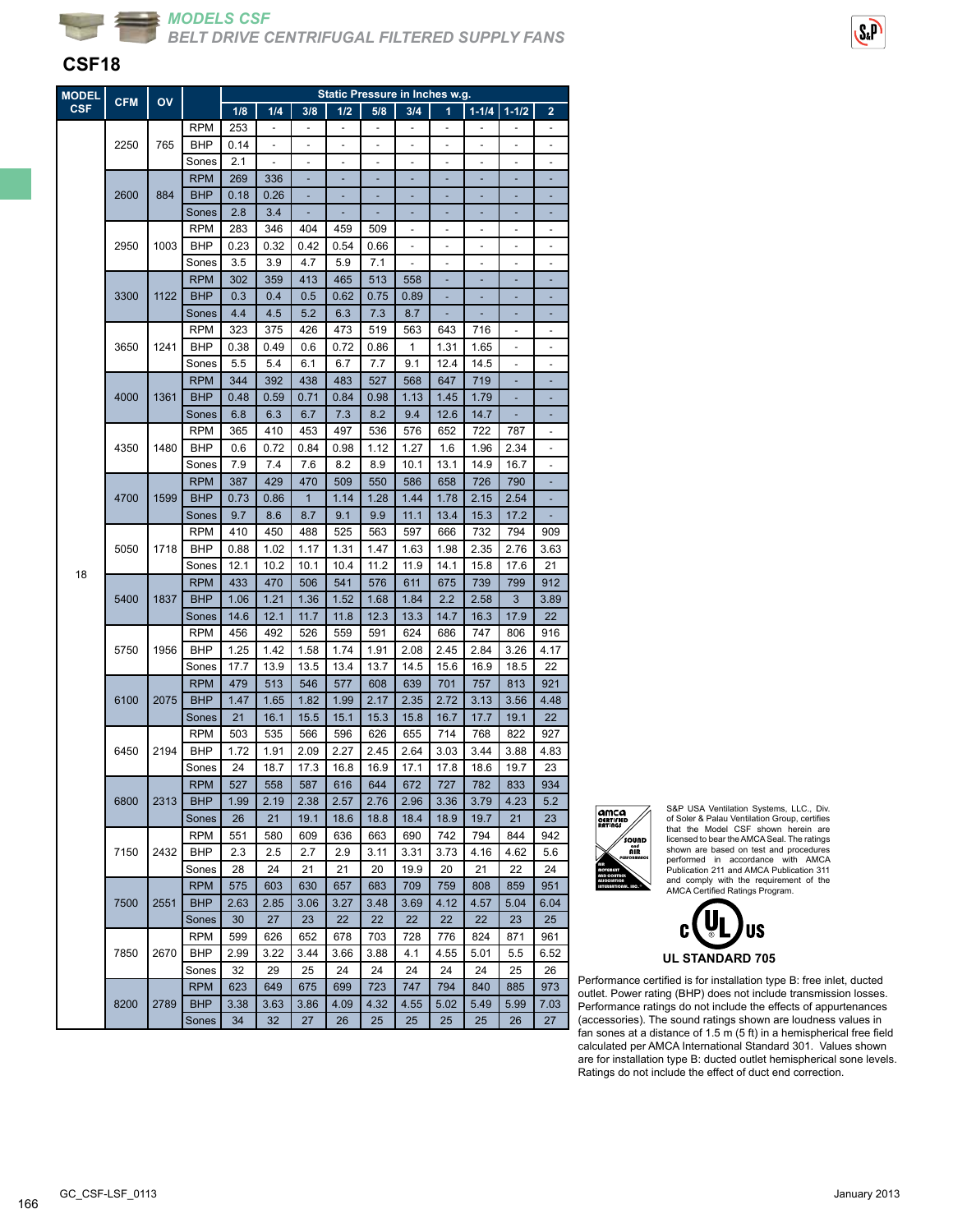

#### **CSF18 Cont.**

ă

| <b>MODEL</b> | <b>CFM</b> | Static Pressure in Inches w.g.<br>OV |            |      |      |      |                          |                          |      |                          |                          |                          |                |
|--------------|------------|--------------------------------------|------------|------|------|------|--------------------------|--------------------------|------|--------------------------|--------------------------|--------------------------|----------------|
| <b>CSF</b>   |            |                                      |            | 1/8  | 1/4  | 3/8  | 1/2                      | 5/8                      | 3/4  | $\overline{1}$           |                          | $1-1/4$ 1-1/2            | $\overline{2}$ |
|              |            |                                      | <b>RPM</b> | 647  | 673  | 697  | 721                      | 744                      | 767  | 812                      | 856                      | 900                      | 987            |
|              | 8550       | 2908                                 | <b>BHP</b> | 3.81 | 4.07 | 4.31 | 4.55                     | 4.79                     | 5.03 | 5.51                     | 6.01                     | 6.51                     | 7.58           |
|              |            |                                      | Sones      | 36   | 35   | 30   | 28                       | 27                       | 27   | 27                       | 27                       | 28                       | 29             |
|              |            |                                      | <b>RPM</b> | 672  | 696  | 720  | 743                      | 766                      | 788  | 831                      | 874                      | 916                      |                |
|              | 8900       | 3027                                 | <b>BHP</b> | 4.28 | 4.54 | 4.8  | 5.05                     | 5.3                      | 5.55 | 6.05                     | 6.56                     | 7.08                     |                |
|              |            |                                      | Sones      | 39   | 39   | 34   | 30                       | 29                       | 29   | 29                       | 29                       | 29                       |                |
|              |            |                                      | <b>RPM</b> | 696  | 720  | 743  | 765                      | 787                      | 808  | 851                      | 892                      | 933                      |                |
|              | 9250       | 3146                                 | <b>BHP</b> | 4.78 | 5.06 | 5.33 | 5.59                     | 5.85                     | 6.11 | 6.63                     | 7.15                     | 7.69                     |                |
|              |            |                                      | Sones      | 41   | 42   | 37   | 33                       | 31                       | 31   | 31                       | 31                       | 31                       |                |
|              |            |                                      | <b>RPM</b> | 721  | 744  | 766  | 788                      | 809                      | 829  | 870                      | 910                      |                          |                |
| 18           | 9600       | 3265                                 | <b>BHP</b> | 5.32 | 5.61 | 5.89 | 6.16                     | 6.43                     | 6.7  | 7.24                     | 7.78                     |                          |                |
|              |            |                                      | Sones      | 44   | 45   | 41   | 37                       | 34                       | 34   | 34                       | 34                       |                          |                |
|              |            |                                      | <b>RPM</b> | 745  | 768  | 789  | 810                      | 831                      | 851  | ÷,                       | ٠                        | ٠                        |                |
|              | 9950       | 3384                                 | <b>BHP</b> | 5.9  | 6.2  | 6.49 | 6.78                     | 7.06                     | 7.34 | ÷,                       | ÷,                       | $\overline{\phantom{a}}$ |                |
|              |            |                                      |            | 48   | 49   | 45   | 41                       | 37                       | 36   | ٠                        | ٠                        | ٠                        |                |
|              |            |                                      | <b>RPM</b> | 771  | 796  | 819  | 840                      | 862                      |      |                          |                          |                          |                |
|              | 10300      | 3503                                 | <b>BHP</b> | 6.5  | 6.9  | 7.2  | 7.5                      | 7.8                      | ٠    | ٠                        |                          |                          |                |
|              |            |                                      | Sones      | 52   | 53   | 51   | 46                       | 42                       | ٠    | ÷                        |                          |                          |                |
|              |            |                                      | <b>RPM</b> | 796  | 820  | 842  | ÷,                       | ÷.                       | ٠    | $\overline{\phantom{a}}$ | $\overline{\phantom{m}}$ | $\overline{\phantom{a}}$ |                |
|              | 10650      | 3622                                 | <b>BHP</b> | 7.3  | 7.6  | 7.8  | $\overline{\phantom{0}}$ | ٠                        | ٠    | ٠                        | ٠                        | $\overline{\phantom{a}}$ |                |
|              |            |                                      | Sones      | 56   | 57   | 56   | $\overline{\phantom{0}}$ | $\overline{\phantom{m}}$ | ٠    | $\overline{\phantom{a}}$ | ٠                        | $\overline{\phantom{0}}$ |                |

| amca<br>CERTICIED<br>RATINGS                                                     |  |
|----------------------------------------------------------------------------------|--|
| sound<br>and<br>AIR<br><b>PERFORMANCE</b>                                        |  |
| MOVEMENT<br><b>AND CONTROL</b><br><b>ASSOCIATION</b><br><b>INTERNATIONAL INC</b> |  |

S&P USA Ventilation Systems, LLC., Div. of Soler & Palau Ventilation Group, certifies that the Model CSF shown herein are licensed to bear the AMCA Seal. The ratings shown are based on test and procedures<br>Performed in accordance with AMCA<br>Publication 211 and AMCA Publication 311<br>and comply with the requirement of the<br>AMCA Certified Ratings Program.  $S<sub>a</sub>P$ 

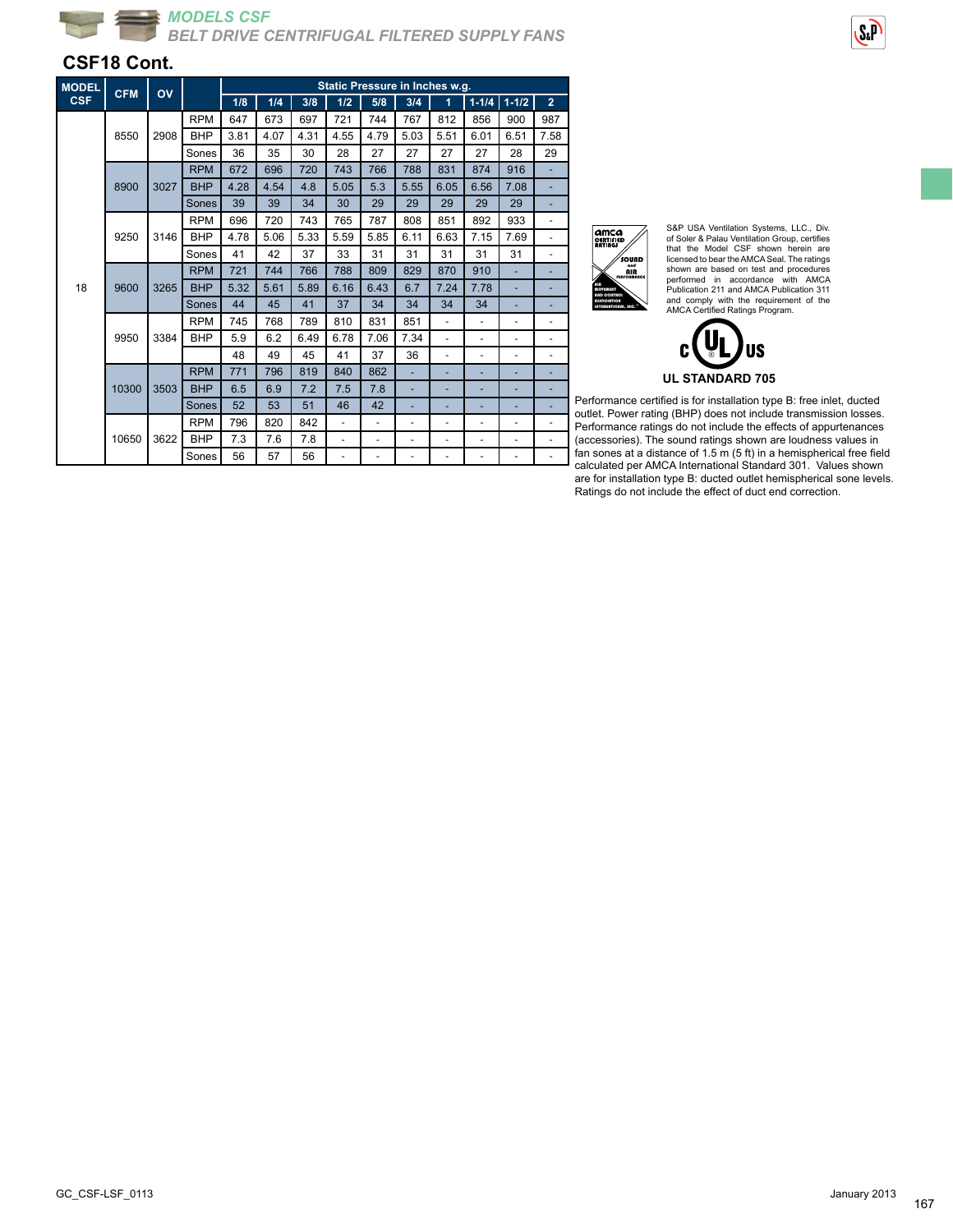



#### **CSF20**

| <b>MODEL</b> | <b>CFM</b> | OV   |            |      |                          |                          |                          | Static Pressure in Inches w.g. |                |                          |                          |                          |                          |
|--------------|------------|------|------------|------|--------------------------|--------------------------|--------------------------|--------------------------------|----------------|--------------------------|--------------------------|--------------------------|--------------------------|
| <b>CSF</b>   |            |      |            | 1/8  | 1/4                      | 3/8                      | 1/2                      | 5/8                            | 3/4            | 1                        | $1 - 1/4$                | $1 - 1/2$                | 2                        |
|              |            |      | <b>RPM</b> | 223  | 288                      | 342                      |                          |                                |                |                          |                          |                          |                          |
|              | 2800       | 698  | BHP        | 0.16 | 0.25                     | 0.35                     |                          |                                |                |                          |                          |                          |                          |
|              |            |      | Sones      | 3.7  | 5.4                      | 7.6                      | ÷,                       | ÷,                             | ÷,             | ÷,                       | $\overline{\phantom{m}}$ | ÷,                       | ۰                        |
|              |            |      | <b>RPM</b> | 241  | 299                      | 351                      | 397                      |                                |                |                          |                          |                          |                          |
|              | 3340       | 833  | <b>BHP</b> | 0.22 | 0.32                     | 0.44                     | 0.56                     |                                |                |                          |                          |                          |                          |
|              |            |      | Sones      | 4.8  | 6.2                      | 8.5                      | 10.8                     |                                |                |                          |                          |                          |                          |
|              |            |      | <b>RPM</b> | 262  | 313                      | 361                      | 405                      |                                |                |                          |                          |                          |                          |
|              | 3880       | 968  | <b>BHP</b> | 0.31 | 0.42                     | 0.55                     | 0.68                     | ÷.                             | ÷,             | ÷,                       | ÷,                       | ÷,                       | ÷,                       |
|              |            |      | Sones      | 6.1  | 7.2                      | 9.3                      | 11.7                     | $\blacksquare$                 | ÷,             | ÷,                       | ÷,                       | ÷,                       | ÷,                       |
|              |            |      |            |      |                          |                          |                          |                                |                |                          |                          |                          |                          |
|              |            |      | <b>RPM</b> | 285  | 331                      | 375                      | 416                      | 455                            |                |                          |                          |                          |                          |
|              | 4420       | 1102 | <b>BHP</b> | 0.42 | 0.55                     | 0.68                     | 0.83                     | 0.98                           |                |                          |                          |                          |                          |
|              |            |      | Sones      | 7.6  | 8.6                      | 10.6                     | 12.9                     | 14.8                           |                |                          |                          |                          |                          |
|              |            |      | <b>RPM</b> | 310  | 350                      | 390                      | 429                      | 465                            | 500            | ÷,                       | ÷,                       | ÷,                       | ÷,                       |
|              | 4960       | 1237 | BHP        | 0.57 | 0.7                      | 0.84                     | 1                        | 1.16                           | 1.33           | $\overline{\phantom{a}}$ | ÷,                       | ÷,                       | ÷,                       |
|              |            |      | Sones      | 9.3  | 10.3                     | 12.1                     | 14.3                     | 15.8                           | 17.3           |                          |                          |                          |                          |
|              |            |      | <b>RPM</b> | 335  | 372                      | 408                      | 444                      | 478                            | 511            |                          |                          |                          |                          |
|              | 5500       | 1372 | <b>BHP</b> | 0.74 | 0.88                     | 1.03                     | 1.2                      | 1.37                           | 1.55           |                          |                          |                          |                          |
|              |            |      | Sones      | 11.3 | 12.4                     | 13.9                     | 15.7                     | 16.9                           | 18.4           |                          |                          |                          |                          |
|              |            |      | <b>RPM</b> | 361  | 394                      | 428                      | 461                      | 493                            | 524            | $\overline{\phantom{m}}$ | $\overline{\phantom{m}}$ | $\overline{\phantom{m}}$ | $\overline{a}$           |
|              | 6040       | 1506 | BHP        | 0.96 | 1.1                      | 1.26                     | 1.44                     | 1.62                           | 1.81           |                          |                          |                          |                          |
|              |            |      | Sones      | 13.9 | 14.8                     | 16.3                     | 17.3                     | 18.4                           | 19.6           |                          |                          |                          |                          |
|              |            |      | <b>RPM</b> | 388  | 418                      | 449                      | 479                      | 510                            | 539            | 596                      | 649                      |                          |                          |
|              | 6580       | 1641 | <b>BHP</b> | 1.21 | 1.36                     | 1.53                     | 1.71                     | 1.91                           | 2.11           | 2.53                     | 2.98                     |                          |                          |
|              |            |      | Sones      | 16.8 | 17.5                     | 18.4                     | 19.1                     | 20                             | 21             | 24                       | 27                       |                          |                          |
|              |            |      |            |      |                          |                          |                          |                                |                |                          |                          |                          |                          |
|              |            |      | <b>RPM</b> | 415  | 443                      | 471                      | 499                      | 527                            | 557            | 609                      | 661                      | 709                      | 800                      |
|              | 7120       | 1776 | BHP        | 1.51 | 1.67                     | 1.85                     | 2.04                     | 2.24                           | 2.45           | 2.89                     | 3.36                     | 3.85                     | 4.85                     |
|              |            |      | Sones      | 19.8 | 20                       | 20                       | 21                       | 22                             | 23             | 25                       | 28                       | 32                       | 40                       |
|              |            |      | <b>RPM</b> | 442  | 468                      | 494                      | 521                      | 547                            | 573            | 624                      | 673                      | 721                      | 809                      |
| 20           | 7660       | 1910 | <b>BHP</b> | 1.85 | 2.02                     | 2.21                     | 2.4                      | 2.61                           | 2.83           | 3.3                      | 3.79                     | 4.29                     | 5.36                     |
|              |            |      | Sones      | 22   | 22                       | 22                       | 23                       | 24                             | 25             | 27                       | 30                       | 34                       | 42                       |
|              |            |      | <b>RPM</b> | 470  | 494                      | 518                      | 543                      | 568                            | 592            | 641                      | 687                      | 733                      | 819                      |
|              | 8200       | 2045 | BHP        | 2.25 | 2.43                     | 2.62                     | 2.82                     | 3.04                           | 3.27           | 3.75                     | 4.26                     | 4.79                     | 5.9                      |
|              |            |      | Sones      | 25   | 25                       | 25                       | 26                       | 26                             | 27             | 29                       | 32                       | 35                       | 43                       |
|              |            |      | <b>RPM</b> | 497  | 520                      | 543                      | 566                      | 589                            | 612            | 658                      | 703                      | 746                      | 830                      |
|              | 8740       | 2180 | <b>BHP</b> | 2.7  | 2.88                     | 3.09                     | 3.3                      | 3.52                           | 3.76           | 4.26                     | 4.78                     | 5.33                     | 6.49                     |
|              |            |      | Sones      | 27   | 28                       | 28                       | 28                       | 28                             | 29             | 31                       | 34                       | 37                       | 45                       |
|              |            |      | <b>RPM</b> | 525  | 547                      | 568                      | 590                      | 612                            | 634            | 677                      | 719                      | 761                      | 842                      |
|              | 9280       | 2314 | BHP        | 3.2  | 3.4                      | 3.61                     | 3.83                     | 4.06                           | 4.31           | 4.82                     | 5.36                     | 5.93                     | 7.13                     |
|              |            |      | Sones      | 30   | 31                       | 30                       | 31                       | 31                             | 32             | 34                       | 36                       | 40                       | 47                       |
|              |            |      | <b>RPM</b> | 554  | 574                      | 594                      | 615                      | 635                            | 656            | 697                      | 737                      | 777                      | 855                      |
|              | 9820       | 2449 | <b>BHP</b> | 3.77 | 3.98                     | 4.2                      | 4.43                     | 4.67                           | 4.92           | 5.45                     | 6.01                     | 6.6                      | 7.84                     |
|              |            |      |            |      |                          |                          |                          |                                |                |                          |                          |                          |                          |
|              |            |      | Sones      | 33   | 34                       | 33                       | 33                       | 34                             | 34             | 37                       | 39                       | 42                       | 50                       |
|              |            |      | <b>RPM</b> | 582  | 601                      | 620                      | 640                      | 659                            | 678            | 717                      | 756                      | 795                      |                          |
|              | 10360      | 2584 | BHP        | 4.41 | 4.62                     | 4.85                     | 5.09                     | 5.33                           | 5.59           | 6.14                     | 6.71                     | 7.32                     | $\overline{\phantom{0}}$ |
|              |            |      | Sones      | 35   | 37                       | 37                       | 36                       | 37                             | 37             | 40                       | 42                       | 45                       | $\overline{\phantom{0}}$ |
|              |            |      | <b>RPM</b> | 610  | 628                      | 647                      | 665                      | 683                            | 702            | 739                      | 776                      |                          |                          |
|              | 10900      | 2718 | <b>BHP</b> | 5.11 | 5.33                     | 5.57                     | 5.81                     | 6.07                           | 6.34           | 6.9                      | 7.49                     |                          |                          |
|              |            |      | Sones      | 38   | 39                       | 39                       | 39                       | 40                             | 41             | 43                       | 46                       |                          |                          |
|              |            |      | <b>RPM</b> | 639  | 656                      | 673                      | 691                      | 708                            | 726            | 761                      | ÷                        | ÷,                       | ÷                        |
|              | 11440      | 2853 | <b>BHP</b> | 5.88 | 6.12                     | 6.36                     | 6.62                     | 6.88                           | 7.16           | 7.73                     | $\overline{\phantom{a}}$ | $\overline{\phantom{a}}$ | ÷,                       |
|              |            |      | Sones      | 41   | 43                       | 43                       | 44                       | 44                             | 45             | 47                       |                          |                          |                          |
|              |            |      | <b>RPM</b> | 667  | 684                      | 700                      | 717                      | 734                            |                |                          |                          |                          |                          |
|              | 11980      | 2988 | <b>BHP</b> | 6.73 | 6.97                     | 7.23                     | 7.49                     | 7.77                           |                |                          |                          |                          |                          |
|              |            |      | Sones      | 45   | 47                       | 48                       | 48                       | 49                             |                |                          |                          |                          |                          |
|              |            |      | <b>RPM</b> | 696  | $\blacksquare$           | $\overline{\phantom{a}}$ | $\overline{\phantom{a}}$ | $\blacksquare$                 | $\blacksquare$ | $\overline{\phantom{a}}$ | ٠                        | $\overline{\phantom{a}}$ | $\overline{\phantom{m}}$ |
|              | 12520      | 3122 | BHP        |      |                          |                          | $\overline{\phantom{a}}$ |                                |                |                          | $\overline{\phantom{m}}$ | $\overline{\phantom{m}}$ | ۰                        |
|              |            |      |            | 7.66 | ٠                        | -                        |                          | ۰                              | ۰              | -                        |                          |                          |                          |
|              |            |      | Sones      | 50   | $\overline{\phantom{m}}$ |                          |                          |                                |                |                          |                          |                          |                          |



S&P USA Ventilation Systems, LLC., Div. of Soler & Palau Ventilation Group, certifies that the Model CSF shown herein are licensed to bear the AMCA Seal. The ratings shown are based on test and procedures performed in accordance with AMCA Publication 211 and AMCA Publication 311 and comply with the requirement of the AMCA Certified Ratings Program.

**U** C **US UL STANDARD 705**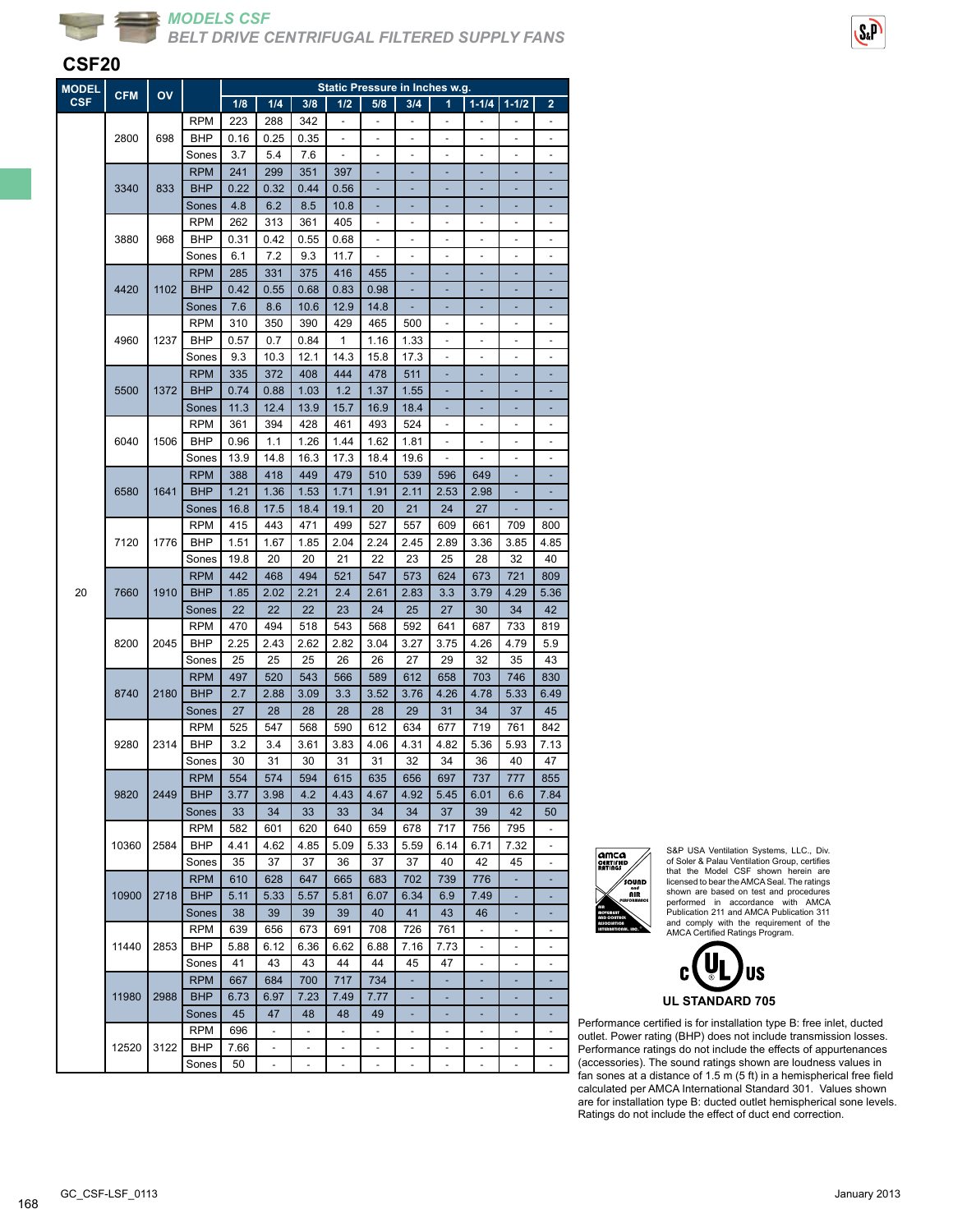## **LSF PERFORMANCE**

### **LSF 9**

| <b>MODEL</b> | <b>CFM</b> | OV   |            |      |                          |                          | <u>'Static Pressure in Inches w.g.</u> |                          |                          |                          |
|--------------|------------|------|------------|------|--------------------------|--------------------------|----------------------------------------|--------------------------|--------------------------|--------------------------|
| <b>LSF</b>   |            |      |            | 1/8  | 1/4                      | 3/8                      | 1/2                                    | 5/8                      | 3/4                      | 1                        |
|              |            |      | RPM        | 431  | $\overline{\phantom{a}}$ | ÷,                       | $\overline{\phantom{m}}$               | $\overline{\phantom{m}}$ | $\overline{\phantom{a}}$ | $\overline{\phantom{0}}$ |
|              |            |      |            |      |                          |                          |                                        |                          |                          |                          |
|              | 475        | 540  | <b>BHP</b> | 0.03 |                          |                          |                                        |                          | ä,                       |                          |
|              |            |      | Sones      | 4.1  |                          |                          |                                        |                          |                          |                          |
|              |            |      | <b>RPM</b> | 437  |                          |                          |                                        |                          |                          |                          |
|              | 575        | 653  | <b>BHP</b> | 0.04 |                          |                          |                                        |                          |                          |                          |
|              |            |      |            |      |                          |                          |                                        |                          |                          |                          |
|              |            |      | Sones      | 4.3  | ٠                        | ٠                        | ٠                                      | ٠                        | ٠                        | ٠                        |
|              |            |      | <b>RPM</b> | 455  | ٠                        | ٠                        | ٠                                      | ٠                        | ٠                        | ٠                        |
|              | 675        | 767  | BHP        | 0.05 |                          |                          |                                        |                          |                          |                          |
|              |            |      | Sones      | 4.9  |                          |                          |                                        |                          |                          |                          |
|              |            |      |            |      |                          |                          |                                        |                          |                          |                          |
|              |            |      | <b>RPM</b> | 480  | 614                      |                          |                                        |                          |                          |                          |
|              | 775        | 881  | <b>BHP</b> | 0.06 | 0.1                      | ٠                        | ٠                                      | ٠                        | ٠                        | ٠                        |
|              |            |      | Sones      | 5.8  | 10.3                     |                          |                                        |                          |                          |                          |
|              |            |      | <b>RPM</b> | 509  | 628                      |                          |                                        |                          |                          |                          |
|              |            |      |            |      |                          |                          |                                        |                          |                          |                          |
|              | 875        | 994  | BHP        | 0.08 | 0.12                     |                          |                                        |                          |                          |                          |
|              |            |      | Sones      | 6.9  | 11                       |                          |                                        | ÷                        | i,                       |                          |
|              |            |      | <b>RPM</b> | 540  | 647                      | 755                      | ä,                                     | ä,                       | ä,                       | ä,                       |
|              | 975        | 1108 | <b>BHP</b> |      |                          |                          |                                        |                          |                          |                          |
|              |            |      |            | 0.1  | 0.14                     | 0.19                     |                                        |                          |                          |                          |
|              |            |      | Sones      | 8.3  | 11.9                     | 15.2                     |                                        |                          |                          |                          |
|              |            |      | <b>RPM</b> | 574  | 672                      | 769                      | 867                                    |                          |                          |                          |
|              | 1075       | 1222 | <b>BHP</b> | 0.13 | 0.17                     | 0.22                     | 0.27                                   |                          | i.                       |                          |
|              |            |      |            |      |                          |                          |                                        |                          |                          |                          |
|              |            |      | Sones      | 9.8  | 13                       | 15.7                     | 18.9                                   | $\overline{\phantom{0}}$ | $\bar{ }$                | ٠                        |
|              |            |      | <b>RPM</b> | 610  | 700                      | 789                      | 878                                    |                          |                          |                          |
|              | 1175       | 1335 | <b>BHP</b> | 0.16 | 0.2                      | 0.25                     | 0.31                                   |                          |                          |                          |
|              |            |      |            | 11.7 | 14                       | 16.4                     | 19.3                                   |                          |                          |                          |
|              |            |      | Sones      |      |                          |                          |                                        |                          |                          |                          |
|              |            |      | <b>RPM</b> | 646  | 731                      | 814                      | 894                                    | 976                      | ÷,                       | ÷                        |
|              | 1275       | 1449 | BHP        | 0.2  | 0.24                     | 0.29                     | 0.35                                   | 0.41                     | $\overline{\phantom{a}}$ | $\overline{\phantom{m}}$ |
|              |            |      | Sones      | 13.7 | 15.3                     | 17.4                     | 20                                     | 25                       |                          |                          |
|              |            |      |            |      |                          |                          |                                        |                          |                          |                          |
|              |            |      | <b>RPM</b> | 683  | 763                      | 840                      | 915                                    | 991                      | 1067                     |                          |
|              | 1375       | 1563 | <b>BHP</b> | 0.24 | 0.29                     | 0.34                     | 0.4                                    | 0.46                     | 0.53                     |                          |
|              |            |      | Sones      | 15.3 | 16.7                     | 18.5                     | 22                                     | 26                       | 32                       |                          |
| 9            |            |      | <b>RPM</b> | 721  | 796                      | 868                      | 939                                    | 1009                     | 1080                     | 1223                     |
|              |            |      |            |      |                          |                          |                                        |                          |                          |                          |
|              | 1475       | 1676 | <b>BHP</b> | 0.29 | 0.34                     | 0.39                     | 0.45                                   | 0.52                     | 0.59                     | 0.75                     |
|              |            |      | Sones      | 16.8 | 18.1                     | 19.7                     | 23                                     | 28                       | 33                       | 48                       |
|              |            |      | <b>RPM</b> | 759  | 832                      | 899                      | 965                                    | 1031                     | 1098                     | 1231                     |
|              | 1575       | 1790 | <b>BHP</b> | 0.34 | 0.4                      | 0.46                     | 0.52                                   | 0.58                     | 0.65                     | 0.81                     |
|              |            |      |            |      |                          |                          |                                        |                          |                          |                          |
|              |            |      | Sones      | 18.4 | 19.8                     | 21                       | 25                                     | 29                       | 35                       | 49                       |
|              |            |      | <b>RPM</b> | 797  | 867                      | 931                      | 994                                    | 1056                     | 1118                     | 1243                     |
|              | 1675       | 1903 | BHP        | 0.41 | 0.47                     | 0.52                     | 0.59                                   | 0.65                     | 0.72                     | 0.88                     |
|              |            |      |            |      |                          |                          |                                        |                          |                          |                          |
|              |            |      | Sones      | 20   | 22                       | 24                       | 27                                     | 32                       | 36                       | 50                       |
|              |            |      | <b>RPM</b> | 837  | 903                      | 965                      | 1024                                   | 1084                     | 1142                     | 1259                     |
|              | 1775       | 2017 | <b>BHP</b> | 0.48 | 0.54                     | 0.6                      | 0.66                                   | 0.73                     | 0.81                     | 0.96                     |
|              |            |      | Sones      | 22   | 24                       | 26                       | 30                                     | 34                       | 39                       | 52                       |
|              |            |      |            |      |                          |                          |                                        |                          |                          |                          |
|              |            |      | <b>RPM</b> | 876  | 940                      | 999                      | 1056                                   | 1112                     | 1168                     | 1279                     |
|              | 1875       | 2131 | BHP        | 0.55 | 0.62                     | 0.68                     | 0.75                                   | 0.82                     | 0.9                      | 1.06                     |
|              |            |      | Sones      | 24   | 26                       | 29                       | 33                                     | 37                       | 42                       | 55                       |
|              |            |      | <b>RPM</b> | 915  | 978                      | 1034                     | 1089                                   | 1142                     | 1195                     | ÷,                       |
|              |            |      |            |      |                          |                          |                                        |                          |                          |                          |
|              | 1975       | 2244 | <b>BHP</b> | 0.64 | 0.71                     | 0.78                     | 0.85                                   | 0.92                     | 0.99                     | ٠                        |
|              |            |      | Sones      | 26   | 29                       | 32                       | 36                                     | 40                       | 45                       |                          |
|              |            |      | RPM        | 955  | 1015                     | 1070                     | 1123                                   | 1174                     | 1224                     |                          |
|              | 2075       | 2358 | BHP        | 0.73 | 0.81                     | 0.88                     | 0.95                                   | 1.03                     | 1.1                      | ÷,                       |
|              |            |      |            |      |                          |                          |                                        |                          |                          |                          |
|              |            |      | Sones      | 29   | 32                       | 36                       | 40                                     | 44                       | 49                       | ä,                       |
|              |            |      | <b>RPM</b> | 995  | 1053                     | 1107                     | 1157                                   |                          | ۰                        |                          |
|              | 2175       | 2472 | <b>BHP</b> | 0.84 | 0.91                     | 0.99                     | 1.07                                   |                          |                          |                          |
|              |            |      |            |      |                          |                          |                                        |                          |                          |                          |
|              |            |      | Sones      | 33   | 36                       | 39                       | 44                                     |                          |                          |                          |
|              |            |      | <b>RPM</b> | 1035 | 1092                     | $\overline{\phantom{a}}$ | $\overline{\phantom{a}}$               |                          | ÷,                       | ÷,                       |
|              | 2275       | 2585 | BHP        | 0.95 | 1.03                     | $\overline{\phantom{a}}$ | $\overline{\phantom{a}}$               | $\frac{1}{2}$            | $\overline{\phantom{a}}$ | $\overline{\phantom{0}}$ |
|              |            |      | Sones      | 36   | 40                       |                          | ٠                                      |                          | ٠                        |                          |
|              |            |      |            |      |                          |                          |                                        |                          |                          |                          |
|              |            |      | <b>RPM</b> | 1075 |                          |                          |                                        |                          |                          |                          |
|              | 2375       | 2699 | <b>BHP</b> | 1.07 |                          |                          |                                        |                          |                          |                          |
|              |            |      | Sones      | 40   |                          |                          |                                        |                          |                          |                          |



S&P USA Ventilation Systems, LLC., Div. of Soler & Palau Ventilation Group, certifies that the Model LSF shown herein are licensed to bear the AMCA Seal. The ratings shown are based on test and procedures performed in accordance with AMCA Publication 211 and AMCA Publication 311 and comply with the requirement of the AMCA Certified Ratings Program.



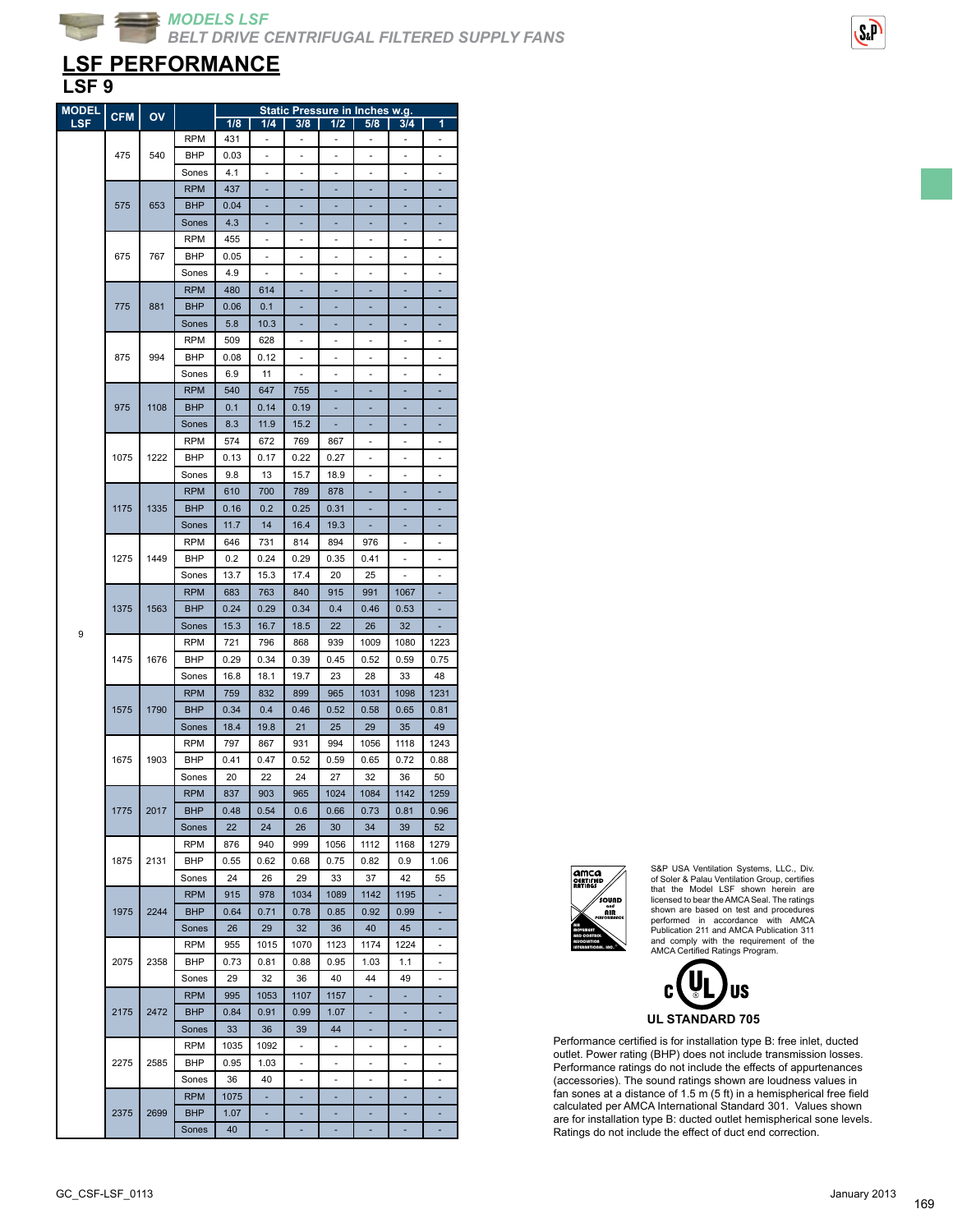

### **LSF 10**

| <b>MODEL</b> | <b>CFM</b> | OV        |            |      |                          |                          |                          | Static Pressure in Inches w.g. |                          |                              |                          |                          |
|--------------|------------|-----------|------------|------|--------------------------|--------------------------|--------------------------|--------------------------------|--------------------------|------------------------------|--------------------------|--------------------------|
| <b>LSF</b>   |            |           |            | 1/8  | 1/4                      | 3/8                      | 1/2                      | 5/8                            | 3/4                      | 1                            | $1 - 1/4$                | $1 - 1/2$                |
|              |            |           | <b>RPM</b> | 421  | $\blacksquare$           | ÷                        | $\blacksquare$           | $\overline{\phantom{a}}$       | $\blacksquare$           | $\blacksquare$               | $\overline{\phantom{a}}$ | -                        |
|              | 950        | 888       | BHP        | 0.07 |                          |                          |                          |                                |                          |                              |                          | ÷,                       |
|              |            |           | Sones      | 5.5  |                          |                          |                          |                                |                          |                              |                          |                          |
|              |            |           | <b>RPM</b> | 444  |                          |                          |                          |                                |                          |                              |                          |                          |
|              | 1075       | 1005      | <b>BHP</b> | 0.09 |                          |                          |                          |                                |                          |                              |                          |                          |
|              |            |           | Sones      | 6.3  | ٠                        | ٠                        | ٠                        | ٠                              | ٠                        | ٠                            | ٠                        | ٠                        |
|              |            |           | <b>RPM</b> | 470  |                          |                          |                          |                                | ٠                        |                              |                          |                          |
|              |            |           |            |      | 572                      | $\overline{\phantom{m}}$ | $\overline{a}$           | $\qquad \qquad \blacksquare$   |                          | $\overline{a}$               | ٠                        | $\overline{a}$           |
|              | 1200       | 1121      | <b>BHP</b> | 0.11 | 0.16                     |                          |                          | $\overline{\phantom{m}}$       |                          |                              |                          | -                        |
|              |            |           | Sones      | 7.2  | 10.3                     |                          |                          |                                |                          |                              |                          |                          |
|              |            |           | <b>RPM</b> | 498  | 592                      | 682                      |                          |                                |                          |                              |                          |                          |
|              | 1325       | 1238      | <b>BHP</b> | 0.14 | 0.19                     | 0.25                     | ÷                        | ٠                              | ٠                        | ٠                            | ٠                        | ٠                        |
|              |            |           | Sones      | 8.3  | 11.4                     | 14.5                     | ٠                        | ۳                              | ٠                        | ٠                            | ۳                        | ٠                        |
|              |            |           | <b>RPM</b> | 528  | 615                      | 698                      |                          |                                |                          |                              |                          |                          |
|              | 1450       | 1355      | BHP        | 0.18 | 0.23                     | 0.29                     |                          |                                |                          |                              |                          |                          |
|              |            |           | Sones      | 9.6  | 12.6                     | 15.1                     |                          |                                |                          |                              |                          |                          |
|              |            |           | <b>RPM</b> | 559  | 639                      | 717                      | 793                      | 866                            | ٠                        | ٠                            | ٠                        |                          |
|              | 1575       | 1472      | <b>BHP</b> | 0.22 | 0.28                     | 0.34                     | 0.4                      | 0.47                           |                          |                              |                          |                          |
|              |            |           | Sones      | 11   | 13.9                     | 16.2                     | 18.3                     | 22                             |                          |                              |                          |                          |
|              |            |           | <b>RPM</b> | 591  | 666                      | 739                      | 810                      | 879                            | 947                      | 1074                         |                          |                          |
|              | 1700       | 1589      | <b>BHP</b> | 0.27 | 0.33                     | 0.39                     | 0.46                     | 0.53                           | 0.61                     | 0.78                         |                          |                          |
|              |            |           | Sones      | 12.5 | 15.1                     | 17.1                     | 19.2                     | 23                             | 24                       | 31                           | L,                       | ÷,                       |
|              |            |           |            | 623  |                          |                          | 829                      |                                |                          |                              |                          |                          |
|              |            |           | <b>RPM</b> |      | 694                      | 762                      |                          | 895                            | 959                      | 1082                         | 1196                     | ٠                        |
|              | 1825       | 1706      | <b>BHP</b> | 0.32 | 0.39                     | 0.45                     | 0.52                     | 0.6                            | 0.68                     | 0.85                         | 1.04                     |                          |
|              |            |           | Sones      | 14.3 | 16.4                     | 18.3                     | 20                       | 23                             | 25                       | 31                           | 38                       |                          |
|              |            |           | <b>RPM</b> | 657  | 723                      | 787                      | 851                      | 913                            | 974                      | 1092                         | 1203                     | 1308                     |
|              | 1950       | 1822      | <b>BHP</b> | 0.39 | 0.45                     | 0.52                     | 0.59                     | 0.67                           | 0.75                     | 0.93                         | 1.13                     | 1.33                     |
|              |            |           | Sones      | 15.7 | 17.9                     | 19.5                     | 21                       | 24                             | 26                       | 32                           | 38                       | 45                       |
|              |            |           | <b>RPM</b> | 691  | 753                      | 814                      | 874                      | 933                            | 991                      | 1104                         | 1212                     | 1315                     |
| 10           | 2075       | 1939      | <b>BHP</b> | 0.46 | 0.52                     | 0.6                      | 0.67                     | 0.75                           | 0.83                     | 1.02                         | 1.22                     | 1.43                     |
|              |            |           | Sones      | 17   | 19.5                     | 21                       | 22                       | 25                             | 27                       | 33                           | 39                       | 46                       |
|              |            |           | <b>RPM</b> | 725  | 784                      | 841                      | 898                      | 954                            | 1010                     | 1118                         | 1223                     | 1323                     |
|              | 2200       | 2056      | <b>BHP</b> | 0.54 | 0.61                     | 0.68                     | 0.76                     | 0.84                           | 0.93                     | 1.11                         | 1.32                     | 1.53                     |
|              |            |           | Sones      | 18.5 | 21                       | 22                       | 24                       | 26                             | 28                       | 34                           | 40                       | 46                       |
|              |            |           | <b>RPM</b> | 759  | 815                      | 870                      | 924                      | 978                            | 1030                     | 1134                         | 1235                     |                          |
|              | 2325       | 2173      | <b>BHP</b> | 0.63 |                          | 0.78                     | 0.86                     | 0.94                           |                          | 1.22                         | 1.43                     |                          |
|              |            |           |            |      | 0.7                      |                          |                          |                                | 1.03                     |                              |                          |                          |
|              |            |           | Sones      | 20   | 22                       | 24                       | 25                       | 28                             | 29                       | 35                           | 41                       | ÷,                       |
|              |            |           | <b>RPM</b> | 794  | 847                      | 900                      | 951                      | 1002                           | 1053                     | 1152                         | 1249                     | ٠                        |
|              | 2450       | 2290      | BHP        | 0.72 | 0.8                      | 0.88                     | 0.96                     | 1.05                           | 1.14                     | 1.34                         | 1.55                     | ÷,                       |
|              |            |           | Sones      | 22   | 24                       | 25                       | 27                       | 30                             | 31                       | 36                           | 42                       |                          |
|              |            |           | <b>RPM</b> | 829  | 880                      | 930                      | 979                      | 1028                           | 1076                     | 1172                         |                          |                          |
|              |            | 2575 2407 | <b>BHP</b> | 0.83 | 0.91                     | 1                        | 1.08                     | 1.17                           | 1.27                     | 1.46                         |                          |                          |
|              |            |           | Sones      | 25   | 26                       | 27                       | 28                       | 31                             | 33                       | 38                           | ä,                       | ٠                        |
|              |            |           | <b>RPM</b> | 865  | 913                      | 961                      | 1008                     | 1055                           | 1101                     | $\qquad \qquad \blacksquare$ | $\overline{\phantom{m}}$ | $\overline{\phantom{0}}$ |
|              | 2700       | 2523      | BHP        | 0.95 | 1.03                     | 1.12                     | 1.21                     | 1.3                            | 1.4                      |                              |                          |                          |
|              |            |           | Sones      | 26   | 27                       | 29                       | 30                       | 33                             | 34                       |                              |                          |                          |
|              |            |           | <b>RPM</b> | 900  | 947                      | 993                      | 1038                     | 1083                           | 1127                     |                              |                          |                          |
|              | 2825       | 2640      | <b>BHP</b> | 1.08 | 1.17                     | 1.26                     | 1.35                     | 1.45                           |                          |                              | ٠                        | ٠                        |
|              |            |           |            |      |                          |                          |                          |                                | 1.55                     | ٠                            |                          |                          |
|              |            |           | Sones      | 28   | 29                       | 31                       | 32                       | 35                             | 36                       | ٠                            | ۰                        | ٠                        |
|              |            |           | <b>RPM</b> | 936  | 981                      | 1025                     | 1068                     | $\overline{\phantom{m}}$       | $\overline{\phantom{a}}$ |                              |                          |                          |
|              | 2950       | 2757      | BHP        | 1.22 | 1.31                     | 1.41                     | 1.5                      |                                |                          |                              |                          |                          |
|              |            |           | Sones      | 30   | 31                       | 33                       | 34                       | ÷,                             |                          |                              |                          |                          |
|              |            |           | <b>RPM</b> | 972  | 1015                     | 1057                     | ÷.                       | ÷,                             |                          |                              | ٠                        |                          |
|              | 3075       | 2874      | <b>BHP</b> | 1.37 | 1.47                     | 1.57                     | ۰                        | ٠                              | ٠                        | ٠                            | ٠                        | ٠                        |
|              |            |           | Sones      | 32   | 33                       | 35                       |                          |                                |                          |                              |                          |                          |
|              |            |           | <b>RPM</b> | 1008 |                          |                          |                          |                                |                          |                              |                          |                          |
|              | 3200       | 2991      | BHP        | 1.54 | ÷,                       | ÷,                       | ÷,                       |                                | ÷,                       | ÷,                           | ä,                       |                          |
|              |            |           | Sones      | 34   | $\overline{\phantom{m}}$ | $\overline{\phantom{a}}$ | $\overline{\phantom{m}}$ | $\qquad \qquad \blacksquare$   | $\overline{\phantom{m}}$ | $\overline{\phantom{m}}$     | $\overline{\phantom{0}}$ | ÷,                       |
|              |            |           |            |      |                          |                          |                          |                                |                          |                              |                          |                          |



S&P USA Ventilation Systems, LLC., Div.<br>of Soler & Palau Ventilation Group, cettifies<br>that the Model LSF shown herein are<br>licensed to bear the AMCA Seal. The ratings<br>shown are based on test and procedures<br>performed in acco





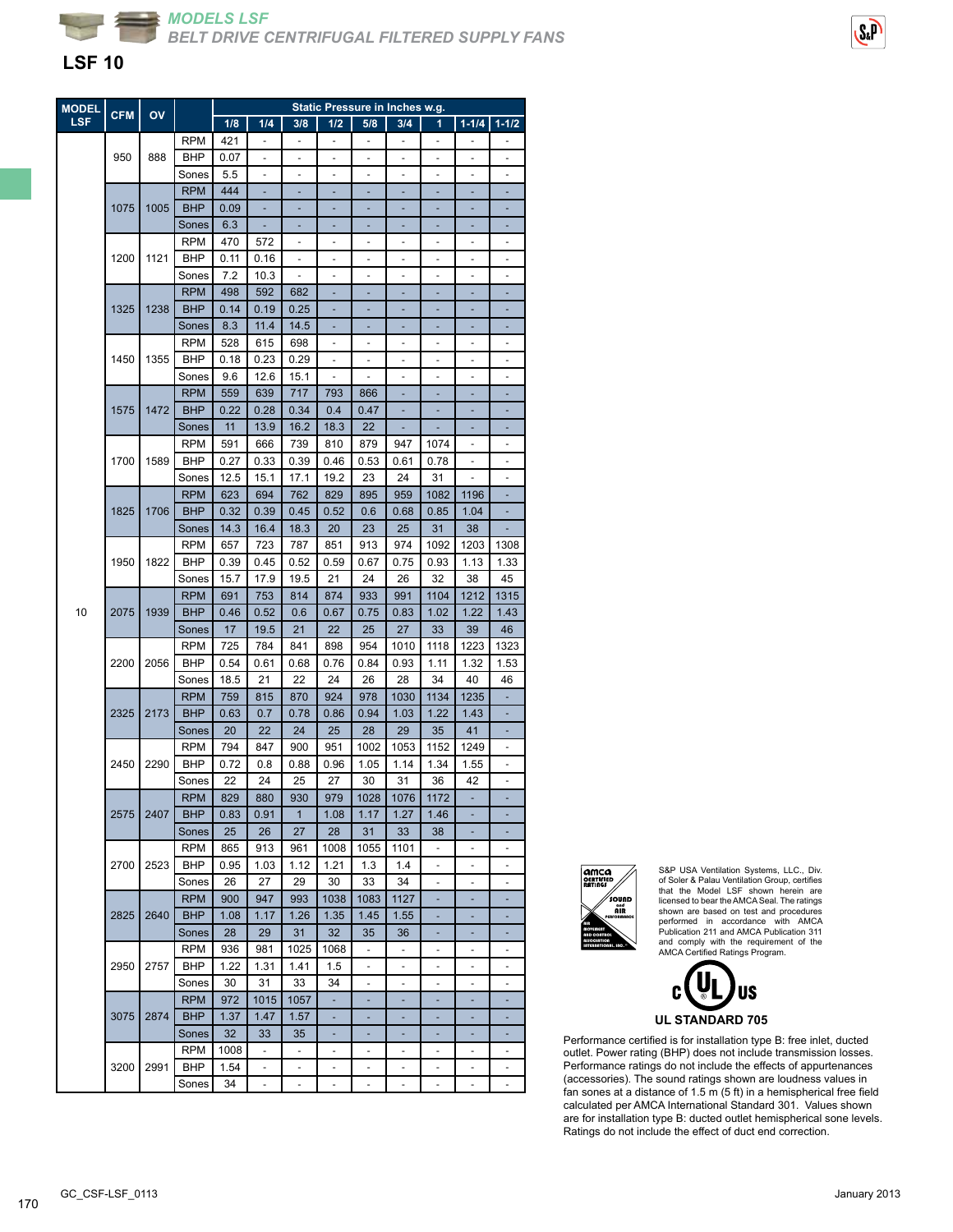

### **LSF 12**

| Static Pressure in Inches w.g.<br><b>MODEL</b><br><b>CFM</b><br>OV |      |      |            |      |      |      |                              |                          |                          |                          |                          |
|--------------------------------------------------------------------|------|------|------------|------|------|------|------------------------------|--------------------------|--------------------------|--------------------------|--------------------------|
| LSF                                                                |      |      |            | 1/8  | 1/4  | 3/8  | $1/2$                        | 5/8                      | 3/4                      | 1                        | $1 - 1/4$                |
|                                                                    |      |      | <b>RPM</b> | 391  | 478  | 575  | $\qquad \qquad \blacksquare$ | ÷,                       | $\overline{\phantom{a}}$ | $\overline{\phantom{a}}$ |                          |
|                                                                    | 1450 | 967  | BHP        | 0.14 | 0.2  | 0.28 |                              |                          |                          |                          |                          |
|                                                                    |      |      | Sones      | 6.4  | 8    | 11.1 |                              |                          |                          |                          |                          |
|                                                                    |      |      | <b>RPM</b> | 414  | 492  | 576  |                              |                          |                          |                          |                          |
|                                                                    | 1600 | 1067 | <b>BHP</b> | 0.18 | 0.24 | 0.31 |                              |                          |                          |                          |                          |
|                                                                    |      |      | Sones      | 7.5  | 8.6  | 11.2 |                              |                          |                          |                          |                          |
|                                                                    |      |      | <b>RPM</b> | 439  | 510  | 583  | 663                          | $\overline{\phantom{m}}$ | $\overline{\phantom{0}}$ | $\overline{\phantom{m}}$ | $\overline{\phantom{0}}$ |
|                                                                    | 1750 | 1167 | <b>BHP</b> | 0.22 | 0.28 | 0.36 | 0.46                         |                          |                          |                          |                          |
|                                                                    |      |      | Sones      | 8.6  | 9.4  | 11.6 | 14.1                         |                          |                          |                          |                          |
|                                                                    |      |      | <b>RPM</b> | 465  | 530  | 596  | 667                          | 742                      |                          |                          |                          |
|                                                                    | 1900 | 1267 | <b>BHP</b> | 0.27 | 0.33 | 0.41 | 0.5                          | 0.62                     |                          |                          |                          |
|                                                                    |      |      | Sones      | 9.8  | 10.5 | 12.4 | 14.5                         | 16.8                     | ٠                        | ÷,                       | ÷                        |
|                                                                    |      |      | <b>RPM</b> | 491  | 552  | 613  | 676                          | 743                      |                          | ٠                        | ٠                        |
|                                                                    | 2050 | 1367 | BHP        | 0.33 | 0.4  | 0.47 | 0.56                         | 0.67                     |                          |                          |                          |
|                                                                    |      |      | Sones      | 11.2 | 11.7 | 13.1 | 14.9                         | 16.9                     |                          |                          |                          |
|                                                                    |      |      | <b>RPM</b> | 518  | 576  | 632  | 689                          | 749                      | 813                      |                          |                          |
|                                                                    | 2200 | 1467 | <b>BHP</b> | 0.4  | 0.47 | 0.54 | 0.63                         | 0.74                     | 0.86                     | ×,                       | ä,                       |
|                                                                    |      |      | Sones      | 12.7 | 13.1 | 13.9 | 15.3                         | 17.2                     | 20                       |                          |                          |
|                                                                    |      |      | <b>RPM</b> | 545  | 600  | 652  | 705                          | 760                      | 818                      |                          |                          |
|                                                                    | 2350 | 1567 | BHP        | 0.47 | 0.55 | 0.63 | 0.72                         | 0.82                     | 0.94                     |                          |                          |
|                                                                    |      |      | Sones      | 13.9 | 14.5 | 15.1 | 16.2                         | 17.7                     | 20                       | L.                       |                          |
|                                                                    |      |      | <b>RPM</b> | 573  | 625  | 675  | 724                          | 775                      | 827                      | 938                      |                          |
|                                                                    | 2500 | 1667 | <b>BHP</b> | 0.56 | 0.64 | 0.72 | 0.81                         | 0.91                     | 1.03                     | 1.3                      |                          |
|                                                                    |      |      | Sones      | 15.4 | 15.7 | 16.2 | 17.3                         | 18.6                     | 21                       | 26                       |                          |
|                                                                    |      |      | <b>RPM</b> | 601  | 651  | 698  | 744                          | 791                      | 840                      | 941                      |                          |
|                                                                    | 2650 | 1767 | BHP        | 0.65 | 0.74 | 0.82 | 0.92                         | 1.02                     | 1.13                     | 1.39                     |                          |
|                                                                    |      |      | Sones      | 16.8 | 17.3 | 17.7 | 18.6                         | 20                       | 22                       | 26                       |                          |
| 12                                                                 |      |      | <b>RPM</b> | 629  | 677  | 722  | 766                          | 810                      | 855                      | 949                      | 1049                     |
|                                                                    | 2800 | 1867 | <b>BHP</b> | 0.76 | 0.85 | 0.94 | 1.04                         | 1.14                     | 1.25                     | 1.51                     | 1.82                     |
|                                                                    |      |      | Sones      | 18.1 | 18.9 | 19.2 | 20                           | 21                       | 22                       | 27                       | 31                       |
|                                                                    |      |      | RPM        | 657  | 703  | 747  | 789                          | 830                      | 873                      | 960                      | 1052                     |
|                                                                    | 2950 | 1967 | BHP        | 0.87 | 0.97 | 1.07 | 1.17                         | 1.27                     | 1.38                     | 1.63                     | 1.94                     |
|                                                                    |      |      | Sones      | 19.4 | 20   | 20   | 21                           | 22                       | 23                       | 27                       | 32                       |
|                                                                    |      |      | <b>RPM</b> | 685  | 730  | 772  | 812                          | 852                      | 892                      | 973                      | 1059                     |
|                                                                    | 3100 | 2067 | <b>BHP</b> | 1    | 1.11 | 1.21 | 1.31                         | 1.42                     | 1.53                     | 1.78                     | 2.07                     |
|                                                                    |      |      | Sones      | 21   | 22   | 22   | 23                           | 23                       | 25                       | 28                       | 32                       |
|                                                                    |      |      | <b>RPM</b> | 714  | 758  | 798  | 836                          | 874                      | 912                      | 989                      | $\overline{\phantom{a}}$ |
|                                                                    | 3250 | 2167 | BHP        | 1.14 | 1.25 | 1.36 | 1.47                         | 1.58                     | 1.69                     | 1.94                     | ۰                        |
|                                                                    |      |      | Sones      | 22   | 23   | 24   | 24                           | 25                       | 26                       | 29                       |                          |
|                                                                    |      |      | <b>RPM</b> | 742  | 785  | 824  | 861                          | 898                      | 934                      |                          |                          |
|                                                                    | 3400 | 2267 | <b>BHP</b> | 1.3  | 1.42 | 1.53 | 1.64                         | 1.75                     | 1.87                     |                          |                          |
|                                                                    |      |      | Sones      | 24   | 25   | 25   | 26                           | 26                       | 27                       |                          |                          |
|                                                                    |      |      | <b>RPM</b> | 771  | 813  | 850  | 886                          | 921                      | 956                      |                          | $\overline{\phantom{m}}$ |
|                                                                    | 3550 | 2367 | BHP        | 1.47 | 1.59 | 1.71 | 1.82                         | 1.94                     | 2.06                     |                          |                          |
|                                                                    |      |      | Sones      | 25   | 26   | 27   | 27                           | 28                       | 29                       | ÷,                       | ä,                       |
|                                                                    |      |      | <b>RPM</b> | 800  | 840  | 877  | 912                          |                          |                          |                          |                          |
|                                                                    | 3700 | 2467 | <b>BHP</b> | 1.65 | 1.78 | 1.9  | 2.02                         | ÷,                       | ÷,                       | ÷,                       | ÷                        |
|                                                                    |      |      | Sones      | 27   | 28   | 28   | 28                           | ٠                        | ٠                        | ٠                        | ٠                        |
|                                                                    |      |      | <b>RPM</b> | 829  | 868  | 904  | $\overline{\phantom{m}}$     | $\overline{\phantom{a}}$ | ۰                        | -                        | -                        |
|                                                                    |      | 2567 | BHP        | 1.85 | 1.98 |      |                              |                          |                          |                          | ٠                        |
|                                                                    | 3850 |      |            |      |      | 2.11 |                              |                          |                          |                          |                          |
|                                                                    |      |      | Sones      | 28   | 29   | 30   |                              |                          |                          |                          |                          |
|                                                                    |      |      | <b>RPM</b> | 858  | ٠    | ٠    |                              |                          |                          |                          | ٠                        |
|                                                                    | 4000 | 2667 | BHP        | 2.06 | L,   |      |                              |                          |                          |                          |                          |
|                                                                    |      |      | Sones      | 30   |      |      |                              |                          |                          |                          |                          |



S&P USA Ventilation Systems, LLC., Div. of Soler & Palau Ventilation Group, certifies that the Model LSF shown herein are<br>licensed to bearthe AMCA Seal. The ratings<br>shown are based on test and procedures<br>performed in accordance with AMCA<br>Publication 211 and AMCA Publication 311<br>and comply with the requireme



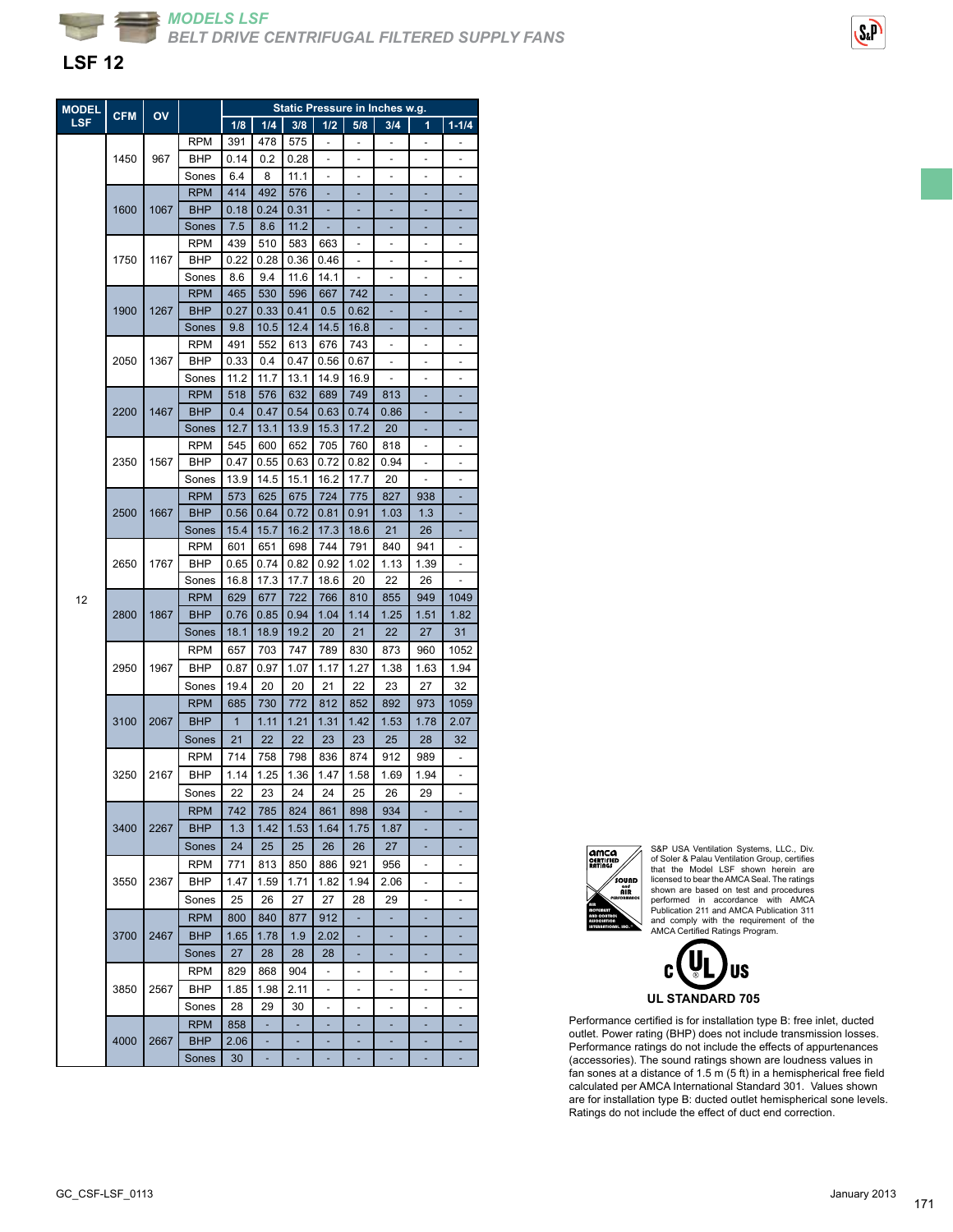

### **LSF 15**

| <b>MODEL</b> |            | OV   |            |      |               |               |                          |                          | <b>Static Pressure in Inches w.g.</b> |      |                          |                          |
|--------------|------------|------|------------|------|---------------|---------------|--------------------------|--------------------------|---------------------------------------|------|--------------------------|--------------------------|
| LSF          | <b>CFM</b> |      |            | 1/8  | 1/4           | 3/8           | 1/2                      | 5/8                      | 3/4                                   | 1    | $1 - 1/4$                | $1 - 1/2$                |
|              |            |      | RPM        | 293  |               | i,            | ÷,                       | ÷,                       |                                       | ÷,   |                          |                          |
|              | 1625       | 763  | BHP        | 0.1  |               |               |                          |                          |                                       |      |                          |                          |
|              |            |      | Sones      | 4.5  |               |               |                          |                          |                                       |      |                          |                          |
|              |            |      | <b>RPM</b> | 305  | 390           | ä,            |                          | ä,                       |                                       |      |                          |                          |
|              |            |      |            |      |               |               |                          |                          |                                       |      | ×,                       |                          |
|              | 1825       | 857  | <b>BHP</b> | 0.13 | 0.19          | ÷,            | ÷,                       | ä,                       |                                       | ÷,   |                          |                          |
|              |            |      | Sones      | 5.1  | 6.8           | ÷             | ۳                        | ÷                        |                                       | ۰    |                          |                          |
|              |            |      | <b>RPM</b> | 330  | 403           | 475           |                          |                          |                                       |      |                          |                          |
|              | 2125       | 998  | BHP        | 0.18 | 0.25          | 0.33          |                          |                          |                                       |      |                          |                          |
|              |            |      | Sones      | 6.3  | 7.6           | 9.6           | $\overline{\phantom{a}}$ | ÷,                       | ä,                                    | ä,   |                          | ä,                       |
|              |            |      | <b>RPM</b> | 348  | 416           | 480           | 547                      | ٠                        | ÷                                     | ٠    | ٠                        |                          |
|              | 2325       | 1092 | <b>BHP</b> | 0.22 | 0.29          | 0.37          | 0.47                     | ÷                        | ٠                                     | ٠    | ٠                        |                          |
|              |            |      | Sones      | 7.2  | 8.2           | 9.8           | 11.7                     |                          |                                       |      |                          |                          |
|              |            |      | <b>RPM</b> | 377  | 434           | 495           | 552                      | 612                      |                                       |      |                          |                          |
|              | 2625       | 1232 | BHP        | 0.3  | 0.37          | 0.46          | 0.55                     | 0.67                     |                                       |      |                          |                          |
|              |            |      | Sones      | 8.7  | 9.3           | 10.5          | 12.1                     | 14.1                     | ÷,                                    | ٠    | $\overline{\phantom{a}}$ | ä,                       |
|              |            |      | <b>RPM</b> | 397  | 451           | 508           | 559                      | 615                      | 670                                   | ۰    | ٠                        |                          |
|              | 2825       | 1326 | <b>BHP</b> | 0.36 | 0.43          | 0.53          | 0.62                     | 0.73                     | 0.86                                  |      |                          |                          |
|              |            |      | Sones      | 9.6  | 10.2          | 11.3          | 12.4                     | 14.3                     | 16.4                                  |      |                          |                          |
|              |            |      | <b>RPM</b> | 428  |               | 525           |                          |                          | 674                                   | L,   |                          |                          |
|              |            |      | <b>BHP</b> |      | 477           |               | 578<br>0.74              | 624                      |                                       |      |                          |                          |
|              | 3125       | 1467 |            | 0.47 | 0.55          | 0.64          |                          | 0.85                     | 0.97                                  | -    | $\overline{\phantom{a}}$ | ٠                        |
|              |            |      | Sones      | 11.4 | 11.6          | 12.4          | 13.8                     | 14.9                     | 16.8                                  |      |                          |                          |
|              | 3325       |      | <b>RPM</b> | 449  | 495           | 541           | 590                      | 634                      | 680                                   |      |                          |                          |
|              |            | 1561 | <b>BHP</b> | 0.55 | 0.64          | 0.73          | 0.84                     | 0.94                     | 1.07                                  |      |                          |                          |
|              |            |      | Sones      | 12.7 | 12.8          | 13.4          | 14.6                     | 15.7                     | 17.1                                  |      |                          |                          |
|              |            |      | <b>RPM</b> | 482  | 524           | 566           | 608                      | 655                      | 694                                   | 779  | $\overline{\phantom{m}}$ | ٠                        |
|              | 3625       | 1702 | BHP        | 0.7  | 0.79          | 0.89          | 0.99                     | 1.11                     | 1.23                                  | 1.51 | $\overline{\phantom{m}}$ | $\overline{\phantom{m}}$ |
|              |            |      | Sones      | 14.4 | 14.6          | 14.9          | 15.7                     | 17.1                     | 18.2                                  | 21   |                          |                          |
|              |            |      | <b>RPM</b> | 504  | 544           | 584           | 623                      | 666                      | 707                                   | 785  | 866                      |                          |
| 15           | 3825       | 1796 | <b>BHP</b> | 0.81 | 0.91          | 1.01          | 1.11                     | 1.23                     | 1.36                                  | 1.63 | 1.95                     |                          |
|              |            |      | Sones      | 15.7 | 15.7          | 16.1          | 16.6                     | 18.1                     | 19.3                                  | 22   | 25                       |                          |
|              |            |      | <b>RPM</b> | 537  | 575           | 612           | 648                      | 685                      | 726                                   | 797  | 873                      | 948                      |
|              |            |      |            |      |               |               |                          |                          |                                       |      |                          |                          |
|              | 4125       | 1937 | BHP        | 1    | 1.1           | 1.21          | 1.32                     | 1.44                     | 1.57                                  | 1.85 | 2.16                     | 2.52                     |
|              |            |      | Sones      | 17.7 | 17.9          | 18.2          | 18.4                     | 19.2                     | 20                                    | 23   | 26                       | 29                       |
|              |            |      | <b>RPM</b> | 559  | 595           | 631           | 666                      | 701                      | 737                                   | 810  | 879                      | 951                      |
|              | 4325       | 2031 | <b>BHP</b> | 1.14 | 1.25          | 1.36          | 1.48                     | 1.6                      | 1.73                                  | 2.01 | 2.32                     | 2.67                     |
|              |            |      | Sones      | 19.3 | 19.2          | 19.1          | 19.6                     | 21                       | 21                                    | 24   | 26                       | 29                       |
|              |            |      | <b>RPM</b> | 593  | 627           | 660           | 693                      | 726                      | 759                                   | 830  | 892                      | 959                      |
|              | 4625       | 2171 | BHP        | 1.37 | 1.49          | 1.61          | 1.73                     | 1.86                     | 1.99                                  | 2.28 | 2.59                     | 2.94                     |
|              |            |      | Sones      | 20   | 21            | 21            | 22                       | 22                       | 23                                    | 25   | 27                       | 30                       |
|              |            |      | <b>RPM</b> | 616  | 649           | 681           | 712                      | 743                      | 775                                   | 841  | 905                      | 966                      |
|              | 4825       | 2265 | <b>BHP</b> | 1.55 | 1.67          | 1.8           | 1.92                     | 2.05                     | 2.19                                  | 2.48 | 2.79                     | 3.14                     |
|              |            |      | Sones      | 23   | 23            | 23            | 23                       | 24                       | 24                                    | 26   | 28                       | 30                       |
|              |            |      | <b>RPM</b> | 650  | 681           | 711           | 741                      | 771                      | 800                                   | 860  | 925                      |                          |
|              | 5125       | 2406 | BHP        | 1.84 | 1.97          | 2.1           | 2.23                     | 2.37                     | 2.51                                  | 2.81 | 3.13                     |                          |
|              |            |      | Sones      | 25   | 25            | 25            | 25                       | 26                       | 26                                    | 27   | 29                       | ÷,                       |
|              |            |      |            |      |               |               | 761                      |                          |                                       |      | ÷.                       |                          |
|              |            |      | <b>RPM</b> | 673  | 703           | 732           |                          | 789                      | 818                                   | 875  |                          |                          |
|              | 5325       | 2500 | <b>BHP</b> | 2.05 | 2.19          | 2.32          | 2.46                     | 2.6                      | 2.74                                  | 3.05 |                          |                          |
|              |            |      | Sones      | 27   | 27            | 27            | 27                       | 27                       | 27                                    | 28   |                          |                          |
|              |            |      | <b>RPM</b> | 707  | 736           | 764           | 791                      | 818                      | 845                                   |      |                          |                          |
|              | 5625       | 2641 | BHP        | 2.4  | 2.54          | 2.69          | 2.83                     | 2.98                     | 3.13                                  | ä,   |                          |                          |
|              |            |      | Sones      | 29   | 29            | 29            | 29                       | 29                       | 29                                    | ۰    | $\overline{\phantom{a}}$ | ٠                        |
|              |            |      | <b>RPM</b> | 730  | 758           | 785           | 812                      | ٠                        |                                       |      |                          |                          |
|              | 5825       | 2735 | <b>BHP</b> | 2.65 | 2.8           | 2.95          | 3.1                      |                          |                                       |      |                          |                          |
|              |            |      | Sones      | 31   | 31            | 31            | 31                       |                          |                                       |      |                          |                          |
|              |            |      | <b>RPM</b> | 765  | ä,            | ä,            | ÷.                       | $\overline{\phantom{a}}$ | ÷.                                    | ÷,   | ä,                       |                          |
|              | 6125       | 2876 | BHP        | 3.07 | ۰             | ٠             | $\overline{\phantom{a}}$ | $\overline{\phantom{a}}$ | $\overline{\phantom{0}}$              | ۰    | $\overline{\phantom{a}}$ | ٠                        |
|              |            |      |            |      |               |               |                          |                          |                                       |      |                          |                          |
|              |            |      | Sones      | 33   | $\frac{1}{2}$ | $\frac{1}{2}$ | ۰                        | $\overline{\phantom{m}}$ | $\overline{\phantom{a}}$              | -    | $\overline{\phantom{a}}$ | $\overline{\phantom{m}}$ |



S&P USA Ventilation Systems, LLC., Div. of Soler & Palau Ventilation Group, certifies that the Model LSF shown herein are licensed to bear the AMCA Seal. The ratings shown are based on test and procedures performed in accordance with AMCA Publication 211 and AMCA Publication 311 and comply with the requirement of the AMCA Certified Ratings Program.



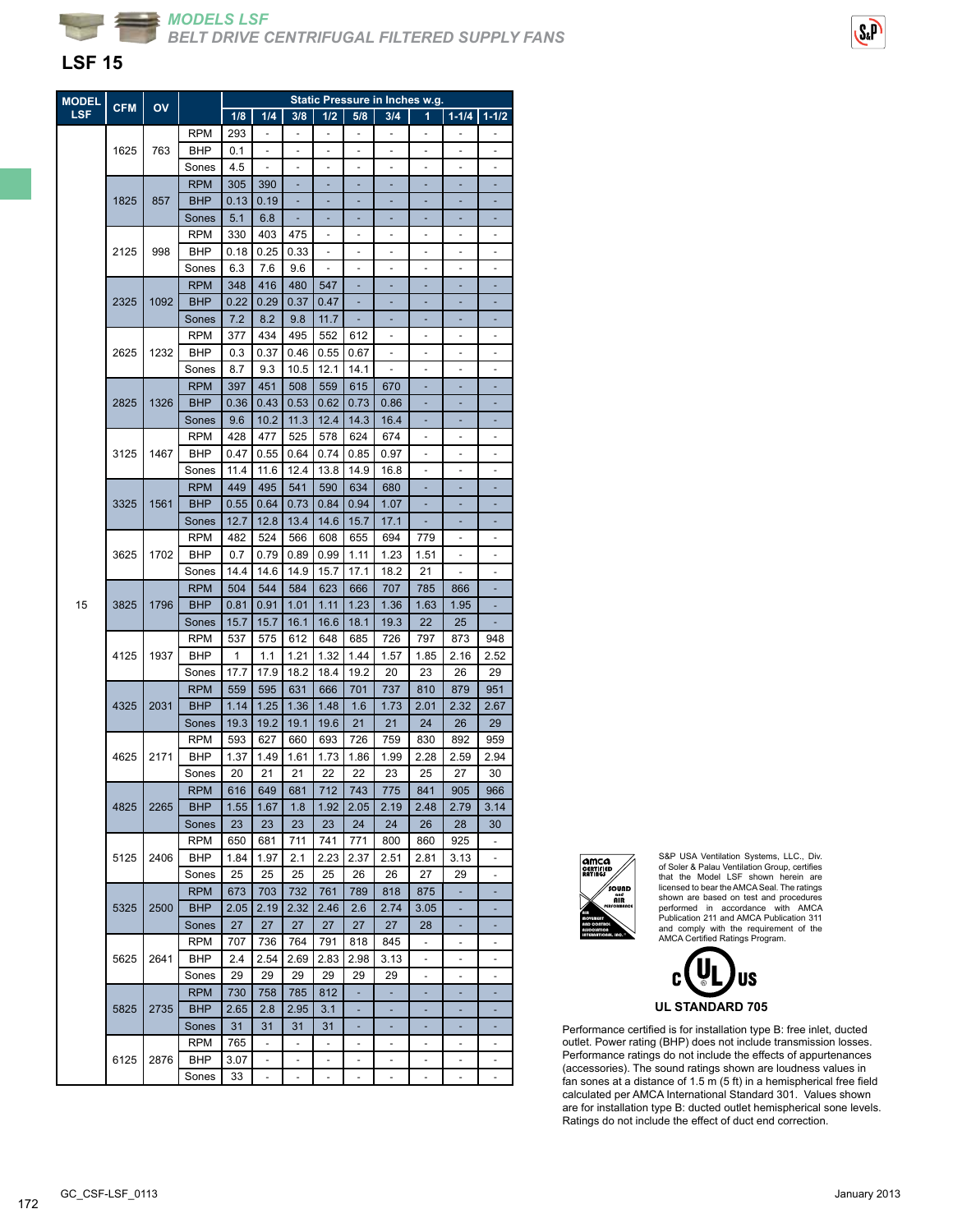

#### **LSF 18**

| <b>MODEL</b> | <b>CFM</b>   | OV                           |                          | <b>Static Pressure in Inches w.g.</b> |                |             |                          |                          |                          |                          |                          |                              |                          |
|--------------|--------------|------------------------------|--------------------------|---------------------------------------|----------------|-------------|--------------------------|--------------------------|--------------------------|--------------------------|--------------------------|------------------------------|--------------------------|
| <b>LSF</b>   |              |                              |                          | 1/8                                   | 1/4            | 3/8         | 1/2                      | 5/8                      | 3/4                      | 1                        | $1 - 1/4$                | $1 - 1/2$                    | $\overline{2}$           |
|              |              |                              | <b>RPM</b>               | 253                                   |                |             |                          |                          |                          |                          |                          |                              |                          |
|              | 2250         | 765                          | <b>BHP</b>               | 0.13                                  | $\overline{a}$ | ÷,          | $\overline{a}$           | L,                       | L,                       | $\overline{a}$           | L,                       | L                            | $\overline{a}$           |
|              |              |                              | Sones                    | 4.2                                   |                | L.          | $\overline{a}$           |                          | L.                       | $\overline{a}$           | ÷                        |                              | L.                       |
|              |              |                              | <b>RPM</b>               | 269                                   | 336            | ÷,          | ÷,                       | L,                       | ä,                       | L,                       | ä,                       | L,                           | L,                       |
|              | 2600         | 884                          | <b>BHP</b>               | 0.17                                  | 0.25           |             |                          |                          |                          |                          |                          |                              |                          |
|              |              |                              | Sones                    | 5.3                                   | 8.3            | ÷           | ٠                        | ÷,                       | ٠                        | ÷,                       | ٠                        | ÷,                           | ٠                        |
|              |              |                              | <b>RPM</b>               | 287                                   | 348            | 404         | ٠                        |                          | Ĭ.                       | $\overline{a}$           | ۰                        |                              |                          |
|              | 2950         | 1003                         | <b>BHP</b>               | 0.23                                  | 0.31           | 0.41        | $\frac{1}{2}$            | L,                       | L,                       | $\overline{a}$           | $\overline{a}$           | $\overline{a}$               | $\overline{a}$           |
|              |              |                              | Sones                    | 6.3                                   | 6.9            | 8           | ä,                       | ٠                        | L,                       | $\overline{a}$           | ä,                       | Ĭ.                           | ٠                        |
|              |              |                              | <b>RPM</b>               | 306                                   | 362            | 415         | Ξ                        | ÷                        | ÷,                       | ÷,                       | ÷,                       | ÷                            | ÷,                       |
|              | 3300         | 1122                         | <b>BHP</b>               | 0.3                                   | 0.39           | 0.49        | ÷                        |                          |                          |                          | ۰                        |                              |                          |
|              |              |                              | Sones                    | 7.5                                   | 8              | 8.8         |                          |                          |                          |                          |                          |                              |                          |
|              |              |                              |                          |                                       |                |             |                          |                          |                          |                          |                          |                              |                          |
|              |              | 1241                         | <b>RPM</b><br><b>BHP</b> | 326                                   | 379            | 427         | 474<br>0.7               |                          | -                        | -                        | ٠                        |                              | -                        |
|              | 3650         |                              | Sones                    | 0.38<br>8.6                           | 0.48<br>9.3    | 0.59<br>9.8 | 10.8                     |                          |                          |                          |                          |                              |                          |
|              |              |                              | <b>RPM</b>               | 347                                   | 396            | 442         | 485                      | 527                      |                          | -                        |                          |                              | -                        |
|              |              |                              | <b>BHP</b>               |                                       |                |             |                          |                          |                          |                          |                          |                              |                          |
|              | 4000         | 1361                         |                          | 0.48                                  | 0.59           | 0.7         | 0.82                     | 0.95                     |                          |                          |                          |                              |                          |
|              |              |                              | Sones                    | 9.8                                   | 10.4           | 11.1        | 11.7                     | 12.8                     |                          |                          |                          |                              |                          |
|              |              |                              | <b>RPM</b>               | 369                                   | 415            | 458         | 499                      | 538                      |                          | -                        |                          | -                            | $\overline{a}$           |
|              | 4350         | 1480                         | <b>BHP</b>               | 0.59                                  | 0.71           | 0.83        | 0.96                     | 1.09                     |                          |                          |                          |                              |                          |
|              |              |                              | Sones                    | 11.1                                  | 11.7           | 12.4        | 12.9                     | 13.7                     |                          |                          |                          |                              |                          |
|              |              |                              | <b>RPM</b>               | 391                                   | 435            | 475         | 514                      | 551                      | 588                      | 657                      |                          |                              |                          |
|              | 4700         | 1599                         | <b>BHP</b>               | 0.72                                  | 0.85           | 0.99        | 1.12                     | 1.26                     | 1.4                      | 1.7                      |                          |                              |                          |
|              |              |                              | Sones                    | 12.3                                  | 13.1           | 13.7        | 14.4                     | 14.9                     | 15.8                     | 17.9                     |                          |                              |                          |
|              |              |                              | <b>RPM</b>               | 414                                   | 455            | 493         | 530                      | 565                      | 600                      | 667                      | 730                      |                              | L,                       |
|              | 5050         | 1718                         | BHP                      | 0.87                                  | 1.02           | 1.16        | 1.3                      | 1.45                     | 1.59                     | 1.91                     | 2.24                     |                              |                          |
|              |              |                              | Sones                    | 13.7                                  | 14.6           | 15          | 15.8                     | 16.3                     | 17.1                     | 19.1                     | 21                       |                              | L.                       |
|              |              |                              | <b>RPM</b>               | 437                                   | 476            | 512         | 547                      | 581                      | 614                      | 678                      | 739                      | 797                          |                          |
|              | 5400         | 1837                         | <b>BHP</b>               | 1.04                                  | 1.2            | 1.35        | 1.5                      | 1.65                     | 1.81                     | 2.14                     | 2.48                     | 2.84                         | ÷,                       |
|              |              |                              | Sones                    | 14.9                                  | 16             | 16.7        | 17.3                     | 17.9                     | 18.5                     | 20                       | 22                       | 24                           |                          |
|              |              |                              | <b>RPM</b>               | 460                                   | 497            | 532         | 565                      | 597                      | 629                      | 690                      | 749                      | 805                          | 912                      |
|              | 5750         | 1956                         | BHP                      | 1.24                                  | 1.4            | 1.57        | 1.73                     | 1.89                     | 2.05                     | 2.39                     | 2.75                     | 3.12                         | 3.9                      |
|              |              |                              |                          | 16.6                                  | 17.5           | 18          | 18.7                     | 19.6                     | 20                       | 21                       | 23                       | 25                           | 29                       |
|              |              |                              | Sones                    |                                       |                |             |                          |                          |                          |                          |                          |                              |                          |
|              |              |                              | <b>RPM</b>               | 483                                   | 519            | 552         | 584                      | 615                      | 645                      | 703                      | 760                      | 814                          | 918                      |
|              | 6100         | 2075                         | <b>BHP</b>               | 1.45                                  | 1.63           | 1.81        | 1.98                     | 2.15                     | 2.32                     | 2.67                     | 3.04                     | 3.43                         | 4.23                     |
|              |              |                              | Sones                    | 18                                    | 19.1           | 20          | 20                       | 21                       | 22                       | 23                       | 24                       | 26                           | 30                       |
| 18           | 6450         |                              | <b>RPM</b>               | 506                                   | 541            | 573         | 603                      | 633                      | 662                      | 718                      | 772                      | 825                          | 925                      |
|              |              | 2194                         | <b>BHP</b>               | 1.69                                  | 1.89           | 2.07        | 2.25                     | 2.43                     | 2.61                     | 2.98                     | 3.36                     | 3.76                         | 4.59                     |
|              |              |                              | Sones                    | 19.7                                  | 21             | 21          | 22                       | 23                       | 23                       | 24                       | 25                       | 27                           | 31                       |
|              |              | 2313<br>2432                 | <b>RPM</b>               | 530                                   | 563            | 594         | 623                      | 652                      | 680                      | 733                      | 786                      | 836                          | 934                      |
|              | 6800         |                              | <b>BHP</b>               | 1.96                                  | 2.17           | 2.36        | 2.55                     | 2.74                     | 2.93                     | 3.32                     | 3.71                     | 4.12                         | 4.98                     |
|              |              |                              | Sones                    | 21                                    | 22             | 23          | 24                       | 24                       | 25                       | 26                       | 27                       | 28                           | 31                       |
|              |              |                              | <b>RPM</b>               | 554                                   | 586            | 615         | 644                      | 671                      | 698                      | 750                      | 800                      | 849                          | 943                      |
|              | 7150         |                              | <b>BHP</b>               | 2.26                                  | 2.47           | 2.68        | 2.88                     | 3.08                     | 3.28                     | 3.68                     | 4.1                      | 4.52                         | 5.4                      |
|              |              |                              | Sones                    | 23                                    | 24             | 25          | 26                       | 26                       | 26                       | 28                       | 28                       | 30                           | 32                       |
|              | 7500<br>7850 | 2551<br>2670<br>2789<br>2908 | <b>RPM</b>               | 577                                   | 608            | 637         | 665                      | 691                      | 717                      | 767                      | 815                      | 863                          | 954                      |
|              |              |                              | <b>BHP</b>               | 2.58                                  | 2.81           | 3.03        | 3.24                     | 3.45                     | 3.66                     | 4.08                     | 4.51                     | 4.95                         | 5.86                     |
|              |              |                              | Sones                    | 25                                    | 25             | 26          | $\mathbf{z}$             | 28                       | 28                       | 29                       | 30                       | 31                           | 34                       |
|              |              |                              | <b>RPM</b>               | 601                                   | 631            | 659         | 686                      | 711                      | 736                      | 785                      | 831                      | 877                          | 966                      |
|              |              |                              | <b>BHP</b>               | 2.93                                  | 3.18           | 3.41        | 3.63                     | 3.86                     | 4.07                     | 4.51                     | 4.96                     | 5.41                         | 6.35                     |
|              |              |                              | Sones                    | 26                                    | 27             | 28          | 29                       | 29                       | 30                       | 31                       | 32                       | 33                           | 35                       |
|              |              |                              | <b>RPM</b>               | 625                                   | 654            | 681         | 707                      | 732                      | 756                      | 803                      | 848                      | 892                          | 978                      |
|              | 8200         |                              | <b>BHP</b>               | 3.32                                  | 3.58           | 3.82        | 4.06                     | 4.29                     | 4.52                     | 4.98                     | 5.44                     | 5.9                          | 6.87                     |
|              |              |                              | Sones                    | 28                                    | 29             | 30          | 30                       | 31                       | 32                       | 32                       | 33                       | 34                           | 37                       |
|              |              |                              | <b>RPM</b>               | 650                                   | 678            | 704         | 729                      | 753                      | 776                      | 822                      | 866                      | 908                          | 992                      |
|              | 8550         |                              | BHP                      | 3.74                                  | 4.01           | 4.27        | 4.51                     | 4.76                     | 5                        | 5.47                     | 5.95                     | 6.44                         | 7.43                     |
|              |              |                              | Sones                    | 30                                    | 31             | 32          | 32                       | 33                       | 33                       | 34                       | 35                       | 36                           | 38                       |
|              |              |                              | <b>RPM</b>               | 674                                   | 701            | 727         | 751                      | 774                      | 797                      | 841                      | 884                      | 925                          | ٠                        |
|              | 8900         | 3027                         | <b>BHP</b>               | 4.19                                  | 4.48           | 4.75        | 5.01                     | 5.26                     | 5.51                     | 6.01                     | 6.5                      | 7.01                         | ÷                        |
|              |              |                              | Sones                    | 32                                    | 33             | 34          | 34                       | 35                       | 36                       |                          | 37                       |                              | ٠                        |
|              |              |                              |                          |                                       |                |             |                          |                          |                          | 36                       |                          | 38                           |                          |
|              |              |                              | <b>RPM</b>               | 698                                   | 725            | 749         | 773                      | 796                      | 818                      | 861                      | 902                      | 942                          | $\overline{\phantom{a}}$ |
|              | 9250         | 3146                         | BHP                      | 4.68                                  | 4.98           | 5.26        | 5.53                     | 5.8                      | 6.06                     | 6.58                     | 7.09                     | 7.61                         | ٠                        |
|              |              |                              | Sones                    | 34                                    | 35             | 35          | 36                       | 37                       | 37                       | 38                       | 39                       | 40                           | $\overline{\phantom{0}}$ |
|              |              |                              | <b>RPM</b>               | 723                                   | 748            | 772         | 795                      | 817                      | 839                      | 881                      | 921                      | ٠                            | ٠                        |
|              | 9600         | 3265                         | <b>BHP</b>               | 5.21                                  | 5.52           | 5.82        | 6.1                      | 6.38                     | 6.65                     | 7.19                     | 7.72                     | ÷                            | ٠                        |
|              |              |                              | Sones                    | 36                                    | 37             | 37          | 38                       | 39                       | 39                       | 40                       | 41                       |                              | ٠                        |
|              |              |                              | <b>RPM</b>               | 747                                   | 772            | 795         | 818                      | 839                      | 860                      | 901                      | ÷,                       | $\overline{\phantom{a}}$     | $\overline{\phantom{a}}$ |
|              | 9950         | 3384                         | BHP                      | 5.78                                  | 6.1            | 6.41        | 6.71                     | 7                        | 7.28                     | 7.84                     | ٠                        | $\overline{\phantom{0}}$     | $\overline{\phantom{a}}$ |
|              |              |                              | Sones                    | 38                                    | 39             | 39          | 40                       | 40                       | 41                       | 43                       | $\overline{\phantom{a}}$ | $\overline{\phantom{0}}$     | $\overline{\phantom{a}}$ |
|              |              |                              | <b>RPM</b>               | 771                                   | 796            | 819         | 840                      | 862                      | ٠                        | Ξ                        | ٠                        |                              | ٠                        |
|              | 10300        | 3503                         | <b>BHP</b>               | 6.38                                  | 6.72           | 7.04        | 7.35                     | 7.65                     | ÷,                       | ÷,                       | Ξ                        | ÷                            | $\blacksquare$           |
|              |              |                              | Sones                    | 40                                    | 40             | 41          | 42                       | 43                       | ٠                        | Ξ                        | ٠                        | ۰                            | ٠                        |
|              |              |                              | <b>RPM</b>               | 796                                   | 820            | 842         | $\sim$                   | $\sim$                   | $\overline{\phantom{a}}$ | $\overline{\phantom{a}}$ | ٠                        | ٠                            | ٠                        |
|              | 10650        | 3622                         | BHP                      | 7.03                                  | 7.38           | 7.72        | $\overline{\phantom{a}}$ | $\overline{\phantom{a}}$ | $\overline{a}$           | $\overline{\phantom{a}}$ | -                        | $\qquad \qquad \blacksquare$ | $\overline{\phantom{a}}$ |
|              |              |                              | Sones                    | 42                                    | 43             | 44          | $\Box$                   | $\blacksquare$           | $\overline{\phantom{a}}$ | $\blacksquare$           | $\frac{1}{2}$            | $\frac{1}{2}$                | $\overline{\phantom{a}}$ |



S&P USA Ventilation Systems, LLC., Div. of Soler & Palau Ventilation Group, certifies that the Model LSF shown herein are licensed to bear the AMCA Seal. The ratings shown are based on test and procedures performed in accordance with AMCA Publication 211 and AMCA Publication 311 and comply with the requirement of the AMCA Certified Ratings Program.



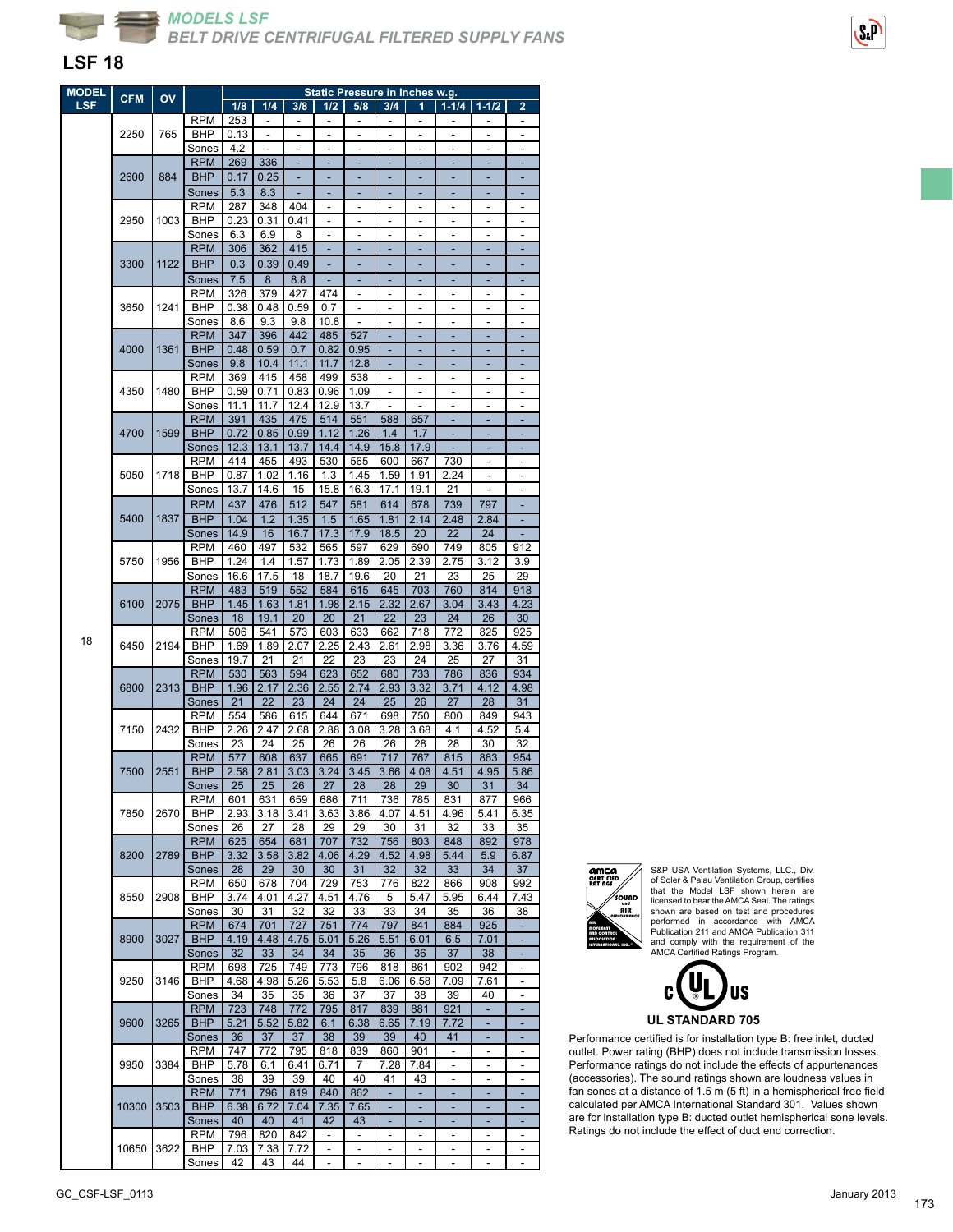

#### **LSF 20**

| <b>MODEL</b> |            | OV   |                     | Static Pressure in Inches w.g. |      |                          |                |                              |                              |                          |                          |                                 |                          |
|--------------|------------|------|---------------------|--------------------------------|------|--------------------------|----------------|------------------------------|------------------------------|--------------------------|--------------------------|---------------------------------|--------------------------|
| <b>LSF</b>   | <b>CFM</b> |      |                     | 1/8                            | 1/4  | 3/8                      | 1/2            | 5/8                          | 3/4                          | 1                        | $1 - 1/4$                | $1 - 1/2$                       | $\overline{2}$           |
|              |            |      | <b>RPM</b>          | 222                            | -    | $\frac{1}{2}$            | $\frac{1}{2}$  | $\qquad \qquad \blacksquare$ | $\overline{\phantom{a}}$     | ۰                        | ۰                        | $\qquad \qquad \blacksquare$    | -                        |
|              | 2800       | 698  | BHP                 | 0.15                           |      |                          |                |                              |                              |                          |                          |                                 |                          |
|              |            |      | Sones               | 3.5                            |      |                          |                |                              |                              |                          |                          |                                 |                          |
|              |            |      | <b>RPM</b>          | 239                            | 297  | 350                      |                |                              |                              |                          |                          |                                 |                          |
|              | 3340       | 833  | <b>BHP</b>          | 0.21                           | 0.31 | 0.42                     | ÷              | ۳                            | ۰                            |                          | ÷                        |                                 | ٠                        |
|              |            |      | Sones               | 4.6                            | 5.8  | 7.2                      | ٠              | ٠                            | ٠                            | ٠                        | ٠                        | ٠                               | ٠                        |
|              |            |      |                     |                                |      |                          |                | ä,                           | ÷                            | ÷,                       | ÷,                       | ٠                               | ÷,                       |
|              |            |      | <b>RPM</b>          | 259                            | 312  | 359                      | 405            |                              |                              |                          |                          |                                 |                          |
|              | 3880       | 968  | BHP                 | 0.3                            | 0.4  | 0.53                     | 0.66           |                              |                              |                          |                          |                                 |                          |
|              |            |      | Sones               | 5.8                            | 6.8  | 7.8                      | 9.3            |                              |                              |                          |                          |                                 |                          |
|              |            |      | <b>RPM</b>          | 282                            | 328  | 372                      | 414            | 454                          | ÷                            |                          | ٠                        |                                 | ٠                        |
|              | 4420       | 1102 | <b>BHP</b>          | 0.41                           | 0.52 | 0.65                     | 0.79           | 0.94                         | ٠                            |                          | ÷                        | ٠                               | ٠                        |
|              |            |      | Sones               | 7.1                            | 7.8  | 8.8                      | 10             | 11.9                         |                              |                          |                          |                                 |                          |
|              |            |      | <b>RPM</b>          | 306                            | 346  | 388                      | 425            | 463                          | 499                          |                          |                          |                                 | ٠                        |
|              | 4960       | 1237 | BHP                 | 0.55                           | 0.67 | 0.8                      | 0.95           | 1.11                         | 1.28                         |                          |                          |                                 |                          |
|              |            |      | Sones               | 8.6                            | 8.9  | 9.9                      | 10.9           | 12.7                         | 14.6                         | ä,                       | ٠                        | ٠                               | ٠                        |
|              |            |      | <b>RPM</b>          | 332                            | 367  | 405                      | 441            | 475                          | 509                          | 572                      | ٠                        | ٠                               | ٠                        |
|              | 5500       | 1372 | <b>BHP</b>          | 0.72                           | 0.84 | 0.99                     | 1.15           | 1.31                         | 1.49                         | 1.86                     |                          |                                 |                          |
|              |            |      | Sones               | 10.1                           | 10.3 | 11.2                     | 12.5           | 13.9                         | 15.7                         | 19                       |                          |                                 |                          |
|              |            |      | <b>RPM</b>          | 358                            | 390  | 423                      | 457            | 490                          | 520                          | 581                      | 638                      |                                 |                          |
|              | 6040       | 1506 | BHP                 | 0.93                           | 1.06 | 1.21                     | 1.37           | 1.55                         | 1.74                         | 2.13                     | 2.54                     | $\overline{\phantom{a}}$        | ÷,                       |
|              |            |      | Sones               | 11.8                           | 11.9 | 12.6                     | 13.9           | 15.5                         | 16.8                         | 19.7                     | 22                       | $\centering \label{eq:reduced}$ | -                        |
|              | 6580       | 1641 | <b>RPM</b>          | 384                            | 414  | 443                      | 474            | 506                          | 535                          | 592                      | 647                      | 699                             |                          |
|              |            |      | <b>BHP</b>          | 1.17                           | 1.31 | 1.47                     | 1.64           | 1.82                         | 2.02                         | 2.43                     | 2.86                     | 3.31                            |                          |
|              |            |      | Sones               | 13.6                           | 13.8 | 14.3                     | 15.5           | 16.9                         | 18.4                         | 21                       | 23                       | 26                              |                          |
|              | 7120       |      | <b>RPM</b>          | 412                            | 438  | 466                      | 493            | 523                          | 552                          | 604                      | 657                      | 707                             | 800                      |
|              |            | 1776 | BHP                 | 1.46                           | 1.61 | 1.77                     | 1.95           | 2.14                         | 2.34                         | 2.77                     | 3.22                     | 3.7                             | 4.68                     |
|              |            |      | Sones               | 15.9                           | 15.7 | 16.2                     | 17.1           | 18.6                         | 20                           | 22                       | 24                       | 26                              | 32                       |
|              | 7660       |      | <b>RPM</b>          | 439                            | 464  | 489                      | 514            | 540                          | 568                          | 620                      | 669                      | 717                             | 808                      |
| 20           |            | 1910 | <b>BHP</b>          | 1.8                            | 1.95 | 2.12                     | 2.3            | 2.5                          | 2.71                         | 3.15                     | 3.62                     | 4.12                            | 5.16                     |
|              |            |      | Sones               | 18.5                           | 18.1 | 18.3                     | 19.3           | 20                           | 22                           | 24                       | 25                       | 27                              | 33                       |
|              |            |      | <b>RPM</b>          | 467                            | 489  | 513                      | 537            | 561                          | 585                          | 637                      | 682                      | 728                             | 816                      |
|              | 8200       | 2045 | BHP                 | 2.19                           | 2.35 | 2.52                     | 2.71           | 2.91                         | 3.12                         | 3.58                     | 4.07                     | 4.59                            | 5.67                     |
|              |            |      |                     | 21                             | 21   | 21                       | 22             | 22                           | 23                           |                          | 26                       | 28                              |                          |
|              |            |      | Sones<br><b>RPM</b> | 495                            |      |                          |                |                              | 605                          | 25                       | 699                      | 741                             | 34                       |
|              |            |      |                     |                                | 516  | 538                      | 560            | 582                          | 3.59                         | 653                      |                          |                                 | 826<br>6.23              |
|              | 8740       | 2180 | <b>BHP</b>          | 2.62                           | 2.79 | 2.97                     | 3.17           | 3.38                         |                              | 4.06                     | 4.57                     | 5.1                             |                          |
|              |            |      | Sones               | 24                             | 24   | 24                       | 24             | 24                           | 25                           | 26                       | 28                       | 30                              | 35                       |
|              | 9280       | 2314 | RPM                 | 523                            | 542  | 563                      | 584            | 605                          | 626                          | 670                      | 715                      | 756                             | 837                      |
|              |            |      | BHP                 | 3.12                           | 3.3  | 3.48                     | 3.69           | 3.9                          | 4.12                         | 4.61                     | 5.12                     | 5.67                            | 6.84                     |
|              |            |      | Sones               | 28                             | 27   | 26                       | 26             | 26                           | 26                           | 28                       | 30                       | 32                              | 36                       |
|              |            |      | <b>RPM</b>          | 551                            | 569  | 589                      | 608            | 628                          | 648                          | 688                      | 731                      | 773                             | 849                      |
|              | 9820       | 2449 | <b>BHP</b>          | 3.68                           | 3.86 | 4.05                     | 4.26           | 4.48                         | 4.71                         | 5.21                     | 5.74                     | 6.3                             | 7.5                      |
|              |            |      | Sones               | 30                             | 29   | 29                       | 28             | 28                           | 28                           | 29                       | 31                       | 34                              | 38                       |
|              |            |      | <b>RPM</b>          | 579                            | 597  | 615                      | 633            | 652                          | 671                          | 709                      | 748                      | 789                             |                          |
|              | 10360      | 2584 | BHP                 | 4.3                            | 4.49 | 4.69                     | 4.9            | 5.13                         | 5.37                         | 5.87                     | 6.42                     | 6.99                            |                          |
|              |            |      | Sones               | 33                             | 32   | 31                       | 31             | 30                           | 30                           | 31                       | 33                       | 35                              | ÷,                       |
|              |            |      | <b>RPM</b>          | 607                            | 624  | 641                      | 659            | 676                          | 694                          | 730                      | 767                      | 805                             |                          |
|              | 10900      | 2718 | <b>BHP</b>          | 4.98                           | 5.18 | 5.39                     | 5.61           | 5.85                         | 6.09                         | 6.61                     | 7.16                     | 7.75                            |                          |
|              |            |      | Sones               | 36                             | 35   | 34                       | 33             | 33                           | 33                           | 33                       | 35                       | 37                              |                          |
|              |            |      | <b>RPM</b>          | 636                            | 652  | 668                      | 685            | 701                          | 718                          | 752                      |                          |                                 |                          |
|              | 11440      | 2853 | BHP                 | 5.74                           | 5.95 | 6.16                     | 6.39           | 6.63                         | 6.88                         | 7.41                     | -                        | $\overline{\phantom{a}}$        | ٠                        |
|              |            |      | Sones               | 39                             | 37   | 36                       | 36             | 35                           | 35                           | 35                       | ۰                        | $\overline{\phantom{a}}$        | -                        |
|              |            |      | <b>RPM</b>          | 664                            | 680  | 695                      | 711            | 727                          | 743                          |                          |                          |                                 |                          |
|              | 11980      | 2988 | <b>BHP</b>          | 6.57                           | 6.79 | 7.01                     | 7.25           | 7.49                         | 7.75                         |                          |                          |                                 |                          |
|              |            |      | Sones               | 42                             | 40   | 39                       | 39             | 38                           | 38                           |                          |                          |                                 |                          |
|              |            |      | <b>RPM</b>          | 693                            | 708  | $\blacksquare$           | $\blacksquare$ | $\overline{\phantom{a}}$     | $\blacksquare$               | ÷,                       | $\overline{\phantom{0}}$ | $\overline{\phantom{m}}$        | ٠                        |
|              | 12520      | 3122 | BHP                 | 7.48                           | 7.7  | $\overline{\phantom{a}}$ | $\frac{1}{2}$  | $\qquad \qquad \blacksquare$ | $\overline{\phantom{a}}$     | ۰                        | ۰                        | ۰                               | $\overline{\phantom{a}}$ |
|              |            |      | Sones               | 45                             | 43   | $\overline{\phantom{m}}$ | ÷              | $\overline{\phantom{a}}$     | $\qquad \qquad \blacksquare$ | $\overline{\phantom{a}}$ | ÷                        | $\frac{1}{2}$                   | $\overline{\phantom{a}}$ |
|              |            |      |                     |                                |      |                          |                |                              |                              |                          |                          |                                 |                          |



S&P USA Ventilation Systems, LLC., Div. of Soler & Palau Ventilation Group, certifies that the Model LSF shown herein are licensed to bear the AMCA Seal. The ratings shown are based on test and procedures performed in accordance with AMCA Publication 211 and AMCA Publication 311 and comply with the requirement of the AMCA Certified Ratings Program.



**UL STANDARD 705**